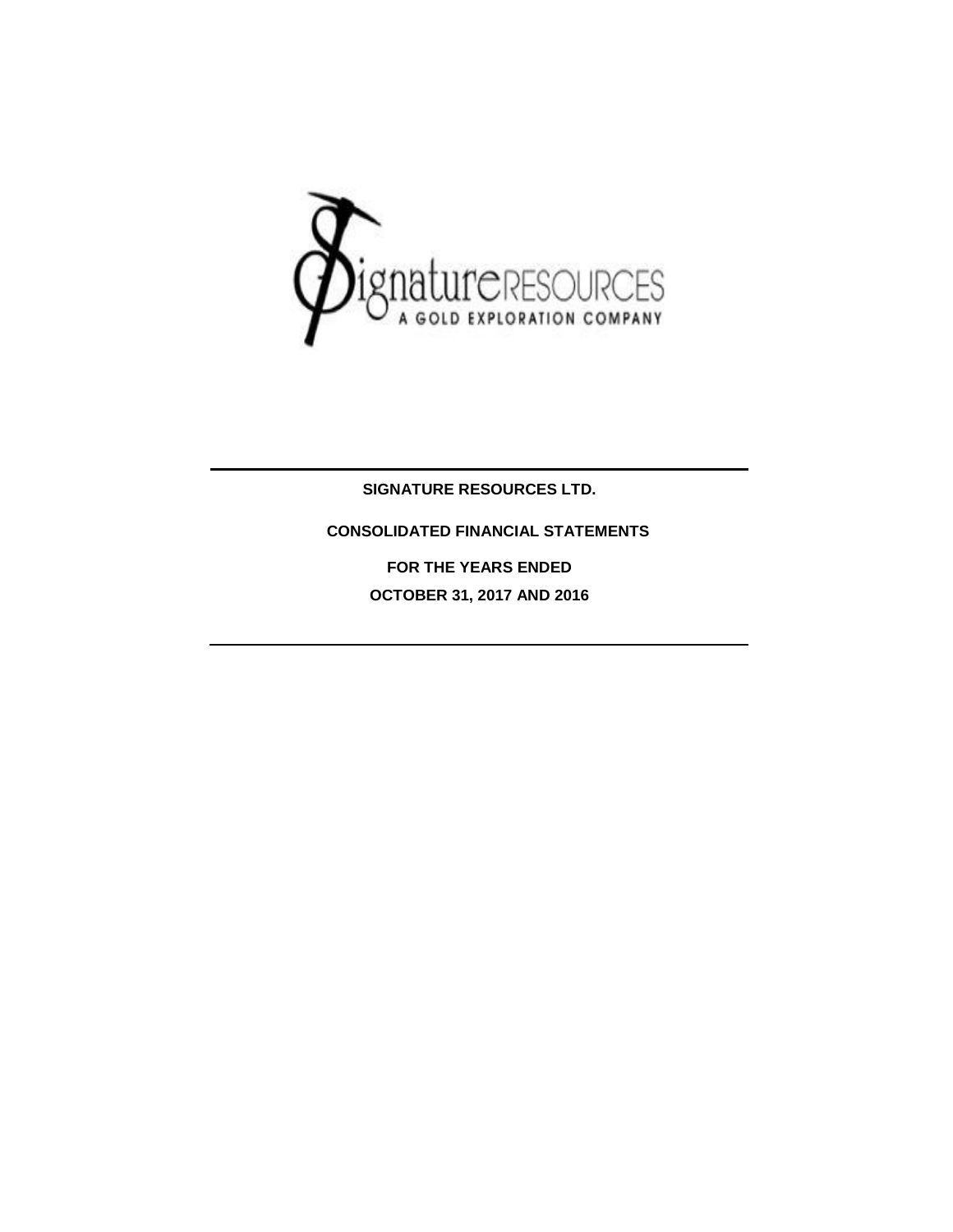

251 Consumers Road, Suite 800 Toronto, Ontario **M2J 4R3** Canada

Tel 416-496-1234 Fax 416-496-0125 Email info@uhymh.com Web www.uhymh.com

#### INDEPENDENT AUDITOR'S REPORT

To the Shareholders of Signature Resources Ltd.

We have audited the accompanying consolidated financial statements of Signature Resources Ltd. and its subsidiary, which comprise the consolidated statements of financial position as at October 31, 2017 and 2016, and the consolidated statements of loss and comprehensive loss, consolidated statements of cash flows and consolidated statements of changes in equity for the years then ended, and a summary of significant accounting policies and other explanatory information.

#### Management's Responsibility for the Consolidated Financial Statements

Management is responsible for the preparation and fair presentation of these consolidated financial statements in accordance with International Financial Reporting Standards and for such internal control as management determines is necessary to enable the preparation of consolidated financial statements that are free from material misstatement, whether due to fraud or error.

#### Auditor's Responsibility

Our responsibility is to express an opinion on these consolidated financial statements based on our audits. We conducted our audits in accordance with Canadian generally accepted auditing standards. Those standards require that we comply with ethical requirements and plan and perform the audit to obtain reasonable assurance about whether the consolidated financial statements are free from material misstatement.

An audit involves performing procedures to obtain audit evidence about the amounts and disclosures in the consolidated financial statements. The procedures selected depend on the auditor's judgment, including the assessment of the risks of material misstatement of the consolidated financial statements, whether due to fraud or error. In making those risk assessments, the auditor considers internal control relevant to the entity's preparation and fair presentation of the consolidated financial statements in order to design audit procedures that are appropriate in the circumstances, but not for the purpose of expressing an opinion on the effectiveness of the entity's internal control. An audit also includes evaluating the appropriateness of accounting policies used and the reasonableness of accounting estimates made by management, as well as evaluating the overall presentation of the consolidated financial statements.

We believe that the audit evidence we have obtained is sufficient and appropriate to provide a basis for our audit opinion.

#### Opinion

In our opinion, the consolidated financial statements present fairly, in all material respects, the financial position of Signature Resources Ltd. and its subsidiaries as at October 31, 2017 and 2016, and their financial performance and cash flows for the years then ended in accordance with International Financial Reporting Standards.

#### Emphasis of Matter

Without qualifying our opinion, we draw attention to Note 1 in the consolidated financial statements which indicates that Signature Resources Ltd. had continuing losses during the year ended October 31, 2017 and a working capital deficiency and a cumulative deficit as at October 31, 2017. These conditions along with other matters set forth in Note 1 indicate the existence of a material uncertainty that may cast significant doubt about Signature Resources Ltd.'s ability to continue as a going concern.

UHY McGovern Hurley LLP

VAY M'Goven Hwley UP

Chartered Professional Accountants Licensed Public Accountants

Toronto, Canada February 23, 2018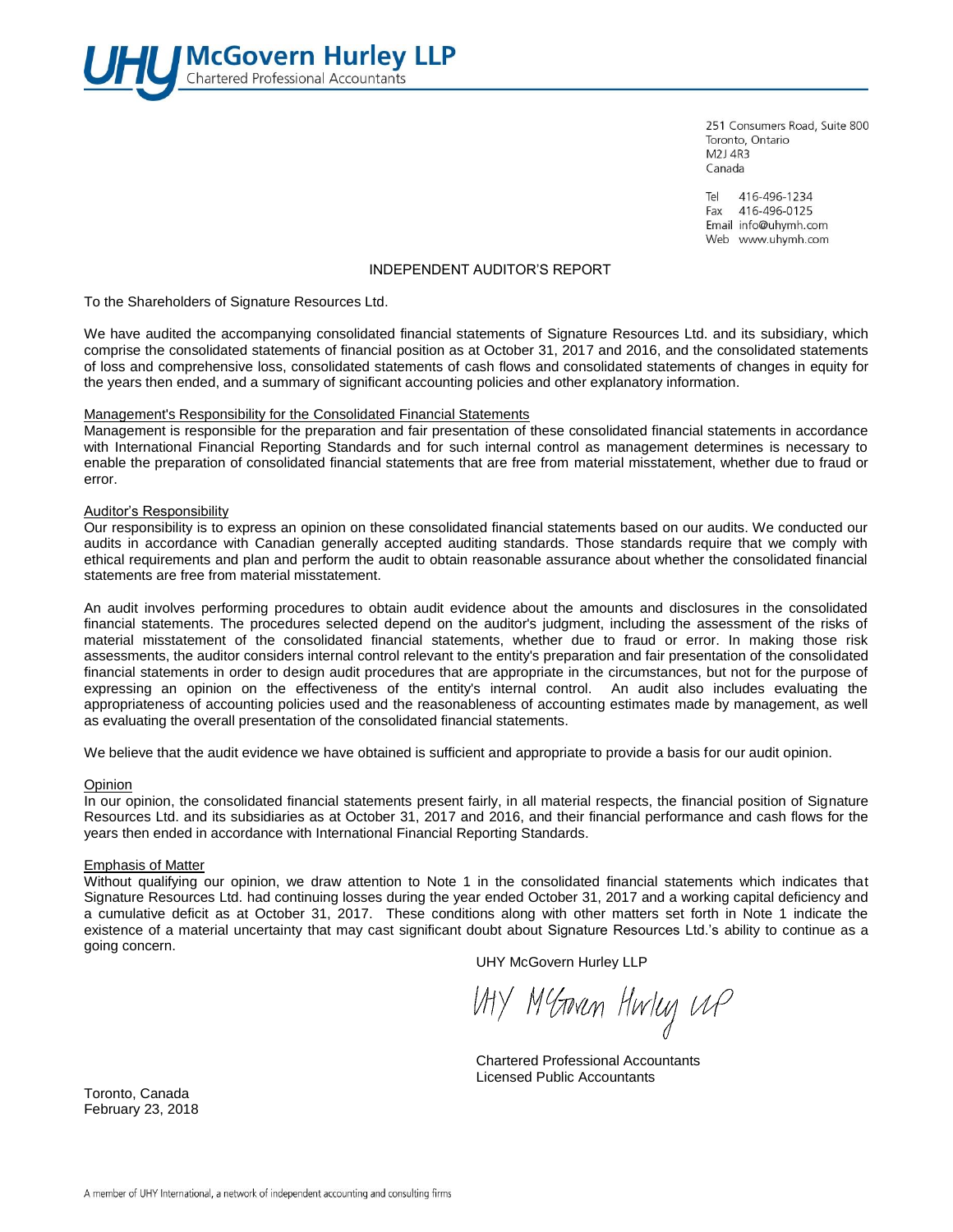## **SIGNATURE RESOURCES LTD. CONSOLIDATED STATEMENTS OF FINANCIAL POSITION AS AT (Expressed in Canadian dollars)**

|                                            |             | October 31  | October 31  |
|--------------------------------------------|-------------|-------------|-------------|
|                                            | <b>Note</b> | 2017        | 2016        |
|                                            |             |             |             |
| <b>ASSETS</b>                              |             | \$          | \$          |
| <b>CURRENT</b>                             |             |             |             |
| Cash                                       |             | 270,180     | 50,568      |
| Short-term investments                     | 4           |             | 300,000     |
| Amounts receivable                         |             | 13,112      | 41,526      |
| Prepaid expenses and deposit               |             | 43,708      | 44,936      |
| Total current assets                       |             | 327,000     | 437,030     |
| Equipment                                  | 5           | 20,260      | 26,547      |
| Exploration and evaluation assets          | 6           | 3,425,330   | 3,180,166   |
| <b>Total assets</b>                        |             | 3,772,590   | 3,643,743   |
| <b>LIABILITIES</b>                         |             |             |             |
| <b>CURRENT</b>                             |             |             |             |
| Accounts payable and accrued liabilities   | 7,9         | 1,090,710   | 1,101,912   |
| Deferred premium liability                 | 14          | 8,749       |             |
| Rehabilitation provision                   | 10          | 13,775      | 13,402      |
| <b>Total current liabilities</b>           |             | 1,113,234   | 1,115,314   |
| Rehabilitation provision                   | 10          | 243,202     | 235,535     |
| <b>Total liabilities</b>                   |             | 1,356,436   | 1,350,849   |
| <b>SHAREHOLDERS' EQUITY</b>                |             |             |             |
| Share capital                              | 8           | 3,698,212   | 3,394,357   |
| Shares to be issued                        | 8           | 213,239     |             |
| Contributed surplus                        |             | 855,847     | 824,942     |
| Deficit                                    |             | (2,351,144) | (1,926,405) |
| Total shareholders' equity                 |             | 2,416,154   | 2,292,894   |
| Total liabilities and shareholders' equity |             | 3,772,590   | 3,643,743   |

NATURE OF BUSINESS AND CONTINUING OPERATIONS (Note 1) COMMITMENTS AND CONTINGENCIES (Notes 6 & 11) SUBSEQUENT EVENTS (Note 16)

*"Signed" "Signed"*

Keith McDowell, Director Stephen Timms, Director

The accompanying notes are an integral part of these consolidated financial statements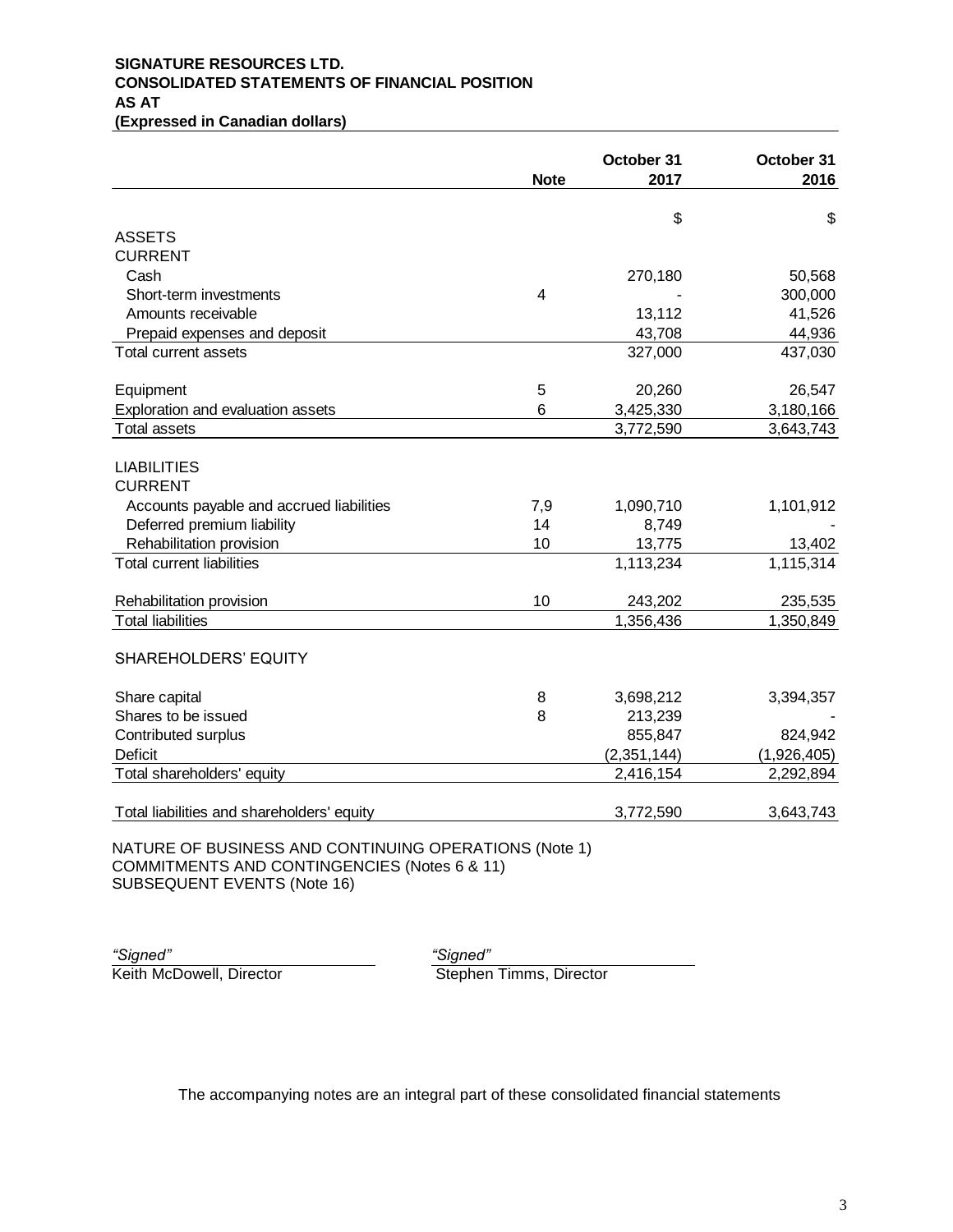# **SIGNATURE RESOURCES LTD. CONSOLIDATED STATEMENTS OF LOSS AND COMPREHENSIVE LOSS FOR THE YEARS ENDED OCTOBER 31, (Expressed in Canadian dollars)**

|                                                             | 2017       | 2016       |
|-------------------------------------------------------------|------------|------------|
|                                                             | \$         | \$         |
| <b>GENERAL AND ADMINISTRATION</b>                           |            |            |
| Salaries and wages (Note 7)                                 | 240,000    | 136,000    |
| Office and general                                          | 129,599    | 49,142     |
| Professional fees                                           | 38,374     | 42,254     |
| Consulting fees                                             |            | 19,000     |
| Accretion expense (Note 10)                                 | 8,040      | 7,786      |
| Share-based payments (Notes 7 & 8)                          | 37,878     | 41,425     |
| NET LOSS BEFORE OTHER ITEMS                                 | (453, 891) | (295, 607) |
| Premium on flow-through shares income (Note 14)             | 28,347     | 425        |
| Other income                                                | 805        | 378        |
| Foreign exchange gain                                       |            | 451        |
| NET LOSS AND COMPREHENSIVE LOSS                             | (424,739)  | (294, 353) |
|                                                             |            |            |
| LOSS PER SHARE, basic and diluted                           | (0.01)     | (0.01)     |
|                                                             |            |            |
| Weighted average number of common shares, basic and diluted | 67,553,841 | 38,215,915 |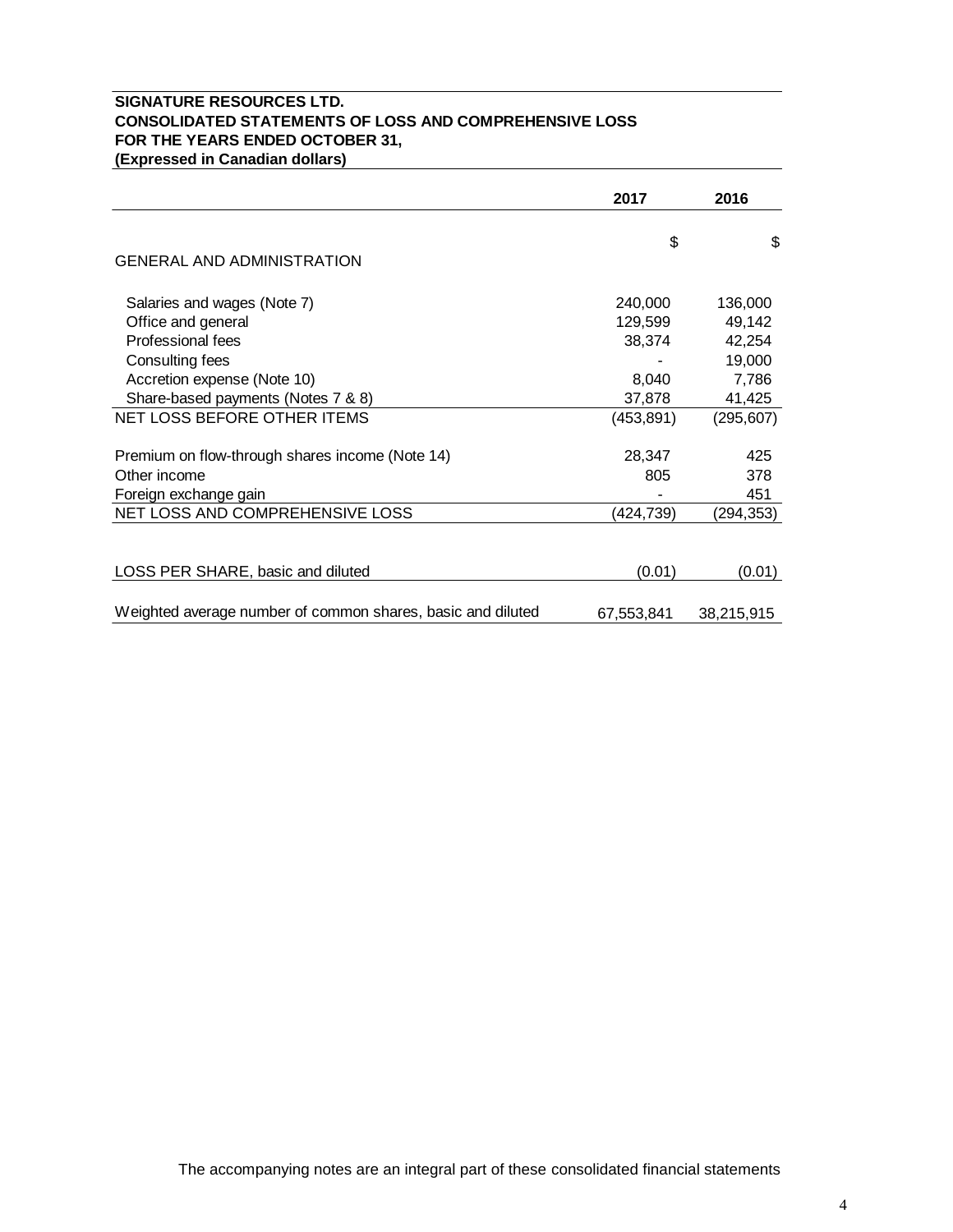# **SIGNATURE RESOURCES LTD. CONSOLIDATED STATEMENTS OF CASH FLOWS FOR THE YEARS ENDED OCTOBER 31, (Expressed in Canadian dollars)**

|                                                                         | 2017       | 2016       |
|-------------------------------------------------------------------------|------------|------------|
|                                                                         | \$         | \$         |
| OPERATING ACTIVITIES                                                    |            |            |
| Net loss for the year                                                   | (424, 739) | (294, 353) |
| Items not affecting cash:                                               |            |            |
| Accretion expense (Note 10)                                             | 8,040      | 7,786      |
| Share-based payments (Note 8)                                           | 37,878     | 41,425     |
| Premium on flow-through shares income (Note 14)                         | (28, 347)  | (425)      |
|                                                                         | (407, 168) | (245, 567) |
| Changes in non-cash working capital items:                              |            |            |
| Amounts receivable                                                      | 28,414     | (35, 447)  |
| Prepaid expenses and deposit                                            | 1,228      | (36, 410)  |
| Accounts payable and accrued liabilities                                | (11, 202)  | (9,581)    |
| Cash flows (used in) operating activities                               | (388, 728) | (327,005)  |
| <b>FINANCING ACTIVITIES</b>                                             |            |            |
| Shares to be issued related to private placement (Note 8)               | 152,000    |            |
| Proceeds from private placement (Note 8)                                | 321,496    | 1,066,338  |
| Share issuance costs (Note 8)                                           | (27, 932)  | (84, 303)  |
| Exercise of warrants (Note 8)                                           | 101,653    | 25,000     |
| Cash flows from financing activities                                    | 547,217    | 1,007,035  |
| <b>INVESTING ACTIVITIES</b>                                             |            |            |
| Short-term investments (Note 4)                                         | 300,000    | (300,000)  |
| Expenditures on exploration and evaluation assets (Note 6)              | (338, 877) | (347, 244) |
| Expenditures on equipment (Note 5)                                      |            | (27, 428)  |
| Government assistance received (Note 6)                                 | 100,000    |            |
| Cash flows from (used in) investing activities                          | 61,123     | (674, 672) |
|                                                                         |            |            |
| Change in cash during the year                                          | 219,612    | 5,358      |
| Cash, beginning of year                                                 | 50,568     | 45,210     |
| Cash, end of year                                                       | 270,180    | 50,568     |
| Non-cash activities:                                                    |            |            |
| Issuance of shares for acquisition of exploration and evaluation assets |            | 711,559    |
| Depreciation included in exploration and evaluation assets              | 6,287      | 881        |
| Finders' warrants issued                                                | 15,876     | 63,474     |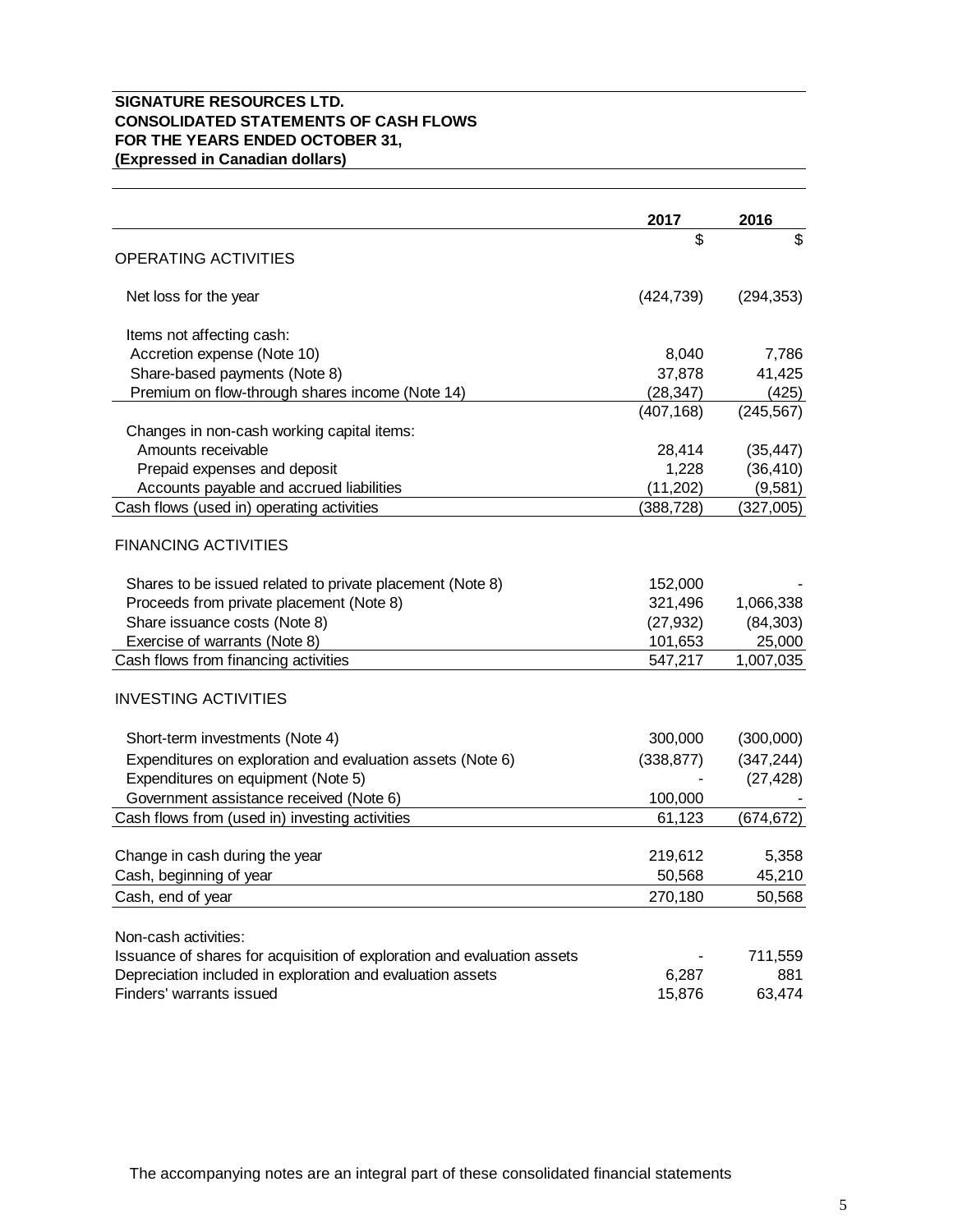#### **SIGNATURE RESOURCES LTD. CONSOLIDATED STATEMENTS OF CHANGES IN EQUITY FOR THE YEARS ENDED OCTOBER 31, 2017 AND 2016 (Expressed in Canadian dollars)**

|                                                      | Number of     | <b>Number of Shares</b> | <b>Share</b> | Shares to be             | <b>Contributed</b> |                |            |
|------------------------------------------------------|---------------|-------------------------|--------------|--------------------------|--------------------|----------------|------------|
|                                                      | <b>Shares</b> | to be Issued            | Capital      | <b>Issued</b>            | <b>Surplus</b>     | <b>Deficit</b> | Total      |
|                                                      |               |                         |              | \$                       |                    | \$             | S          |
| Balance, October 31, 2015                            | 28,737,501    | ۰                       | 2,021,983    |                          | 437,297            | (1,632,052)    | 827,228    |
| Private placement (Note 8)                           | 21,326,750    | ۰.                      | 1,066,338    |                          |                    |                | 1,066,338  |
| Acquisition of East Lingman Lake Properties (Note 6) | 14,231,178    | ۰                       | 711,559      | $\overline{\phantom{a}}$ |                    |                | 711,559    |
| Issuance of warrants (Note 8)                        |               | ۰.                      | (351, 839)   | $\overline{\phantom{a}}$ | 351,839            |                | 0          |
| Exercise of warrants (Note 8)                        | 500,000       | ۰                       | 30,619       |                          | (5,619)            |                | 25,000     |
| Share issuance costs (Note 8)                        |               |                         | (84, 303)    |                          |                    |                | (84, 303)  |
| Share-based payments (Note 8)                        |               |                         |              | $\overline{\phantom{a}}$ | 41,425             |                | 41,425     |
| Net loss and comprehensive loss for the year         |               |                         |              |                          |                    | (294, 353)     | (294, 353) |
| Balance, October 31, 2016                            | 64,795,429    | $\sim$                  | 3,394,357    | $\blacksquare$           | 824,942            | (1,926,405)    | 2,292,894  |
| Private placement (Note 8)                           | 2,473,045     | 1,862,500               | 321,496      | 152,000                  |                    |                | 473,496    |
| Issuance of warrants (Note 8)                        |               |                         | (15, 876)    |                          | 15,876             |                |            |
| Exercise of warrants (Note 8)                        | 1,033,050     | 1,000,000               | 63,263       | 61,239                   | (22, 849)          |                | 101,653    |
| Share issuance costs (Note 8)                        |               |                         | (27, 932)    |                          |                    |                | (27, 932)  |
| Premium on flow-through shares (Note 14)             |               |                         | (37,096)     |                          |                    |                | (37,096)   |
| Share-based payments (Note 8)                        |               |                         |              |                          | 37,878             |                | 37,878     |
| Net loss and comprehensive loss for the year         |               |                         |              |                          |                    | (424, 739)     | (424, 739) |
| Balance, October 31, 2017                            | 68,301,524    | 2,862,500               | 3,698,212    | 213,239                  | 855,847            | (2,351,144)    | 2,416,154  |

The accompanying notes are an integral part of these consolidated financial statements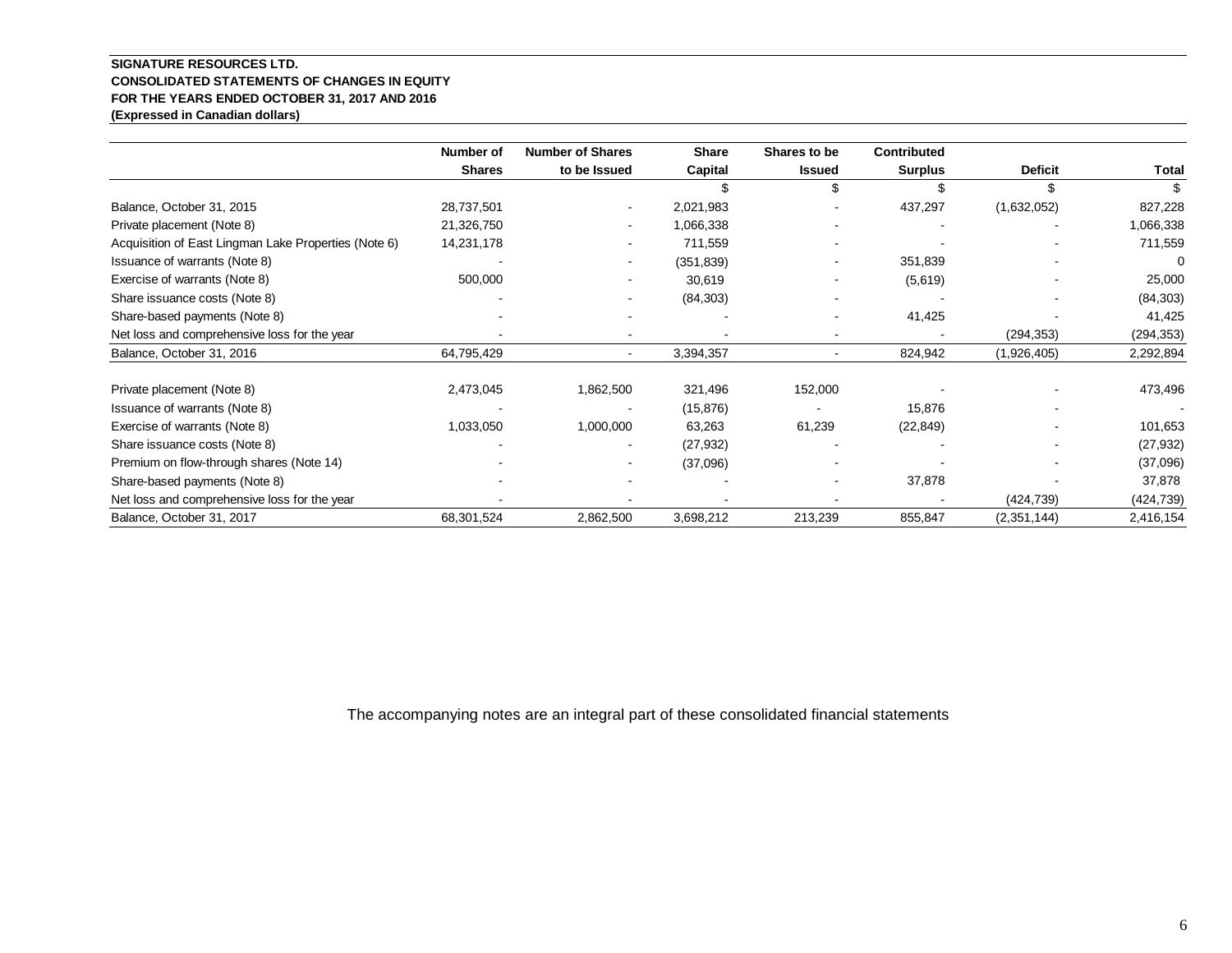## 1. NATURE OF BUSINESS AND CONTINUING OPERATIONS

Signature Resources Ltd. (the "Company") was incorporated on May 3, 2010, under the British Columbia Business Corporations Act. The Company's principal business activities include the acquisition and exploration of mineral properties in Canada. The Company's common shares are publicly traded on the TSX-Venture Exchange ("TSXV") under the stock symbol "SGU" and on the OTCQB under the symbol "SGGTF". The Company's head office address is 200-366 Bay Street, Toronto, ON M5H 4B2.

At October 31, 2017, the Company had not yet determined whether its properties contained ore reserves that are economically recoverable. Although the Company has taken steps to verify title to the properties on which it is conducting exploration and in which it has an interest, in accordance with industry practice for the current stage of exploration of such properties, these procedures do not guarantee the Company's title. Property title may be subject to unregistered prior agreements or noncompliance with regulatory requirements. The Company's assets may also be subject to increases in taxes and royalties, renegotiation of contracts, currency exchange fluctuations and restrictions and political uncertainty.

As at October 31, 2017, the Company has an accumulated deficit of \$2,351,144 (October 31, 2016 - \$1,926,405), a working capital deficiency of \$786,234 (October 31, 2016 - \$678,284), and is not yet generating positive cash flows from operations. These factors indicate the existence of material uncertainties that cast significant doubt about the Company's ability to continue its operations as a going concern and to realize its assets as their carrying values are dependent upon obtaining additional financing and for generating revenues sufficient to cover its operating costs.

The Company will need to raise capital in order to fund its operations. To address its financing requirements, the Company will seek financing through debt and equity financings, asset sales, and rights offerings to existing shareholders. The ability of the Company to raise sufficient capital cannot be predicted at this time.

These consolidated financial statements do not give effect to any adjustments which would be necessary should the Company be unable to continue as a going concern and therefore be required to realize its assets and discharge its liabilities in other than the normal course of business and at amounts different from those reflected in the accompanying consolidated financial statements. Such adjustments could be material.

## 2. BASIS OF PRESENTATION AND STATEMENT OF COMPLIANCE

These financial statements are prepared in accordance with International Financial Reporting Standards ("IFRS"), as issued by the International Accounting Standards Board ("IASB").

The financial statements have been prepared on the historical cost basis except as explained in the accounting policies set out in Note 3. The financial statements have been prepared on an accrual basis except for cash flow information.

The preparation of financial statements requires management to make judgments, estimates and assumptions that affect the application of policies and reported amounts of assets and liabilities, revenues and expenses. The estimates and associated assumptions are based on historical experience and various other factors that are believed to be reasonable under the circumstances, the result of which form the basis of making the judgements about carrying values of assets and liabilities that are not readily apparent from other sources. Actual results may differ from these estimates.

The functional and presentation currencies of the Company and its subsidiary are the Canadian dollar.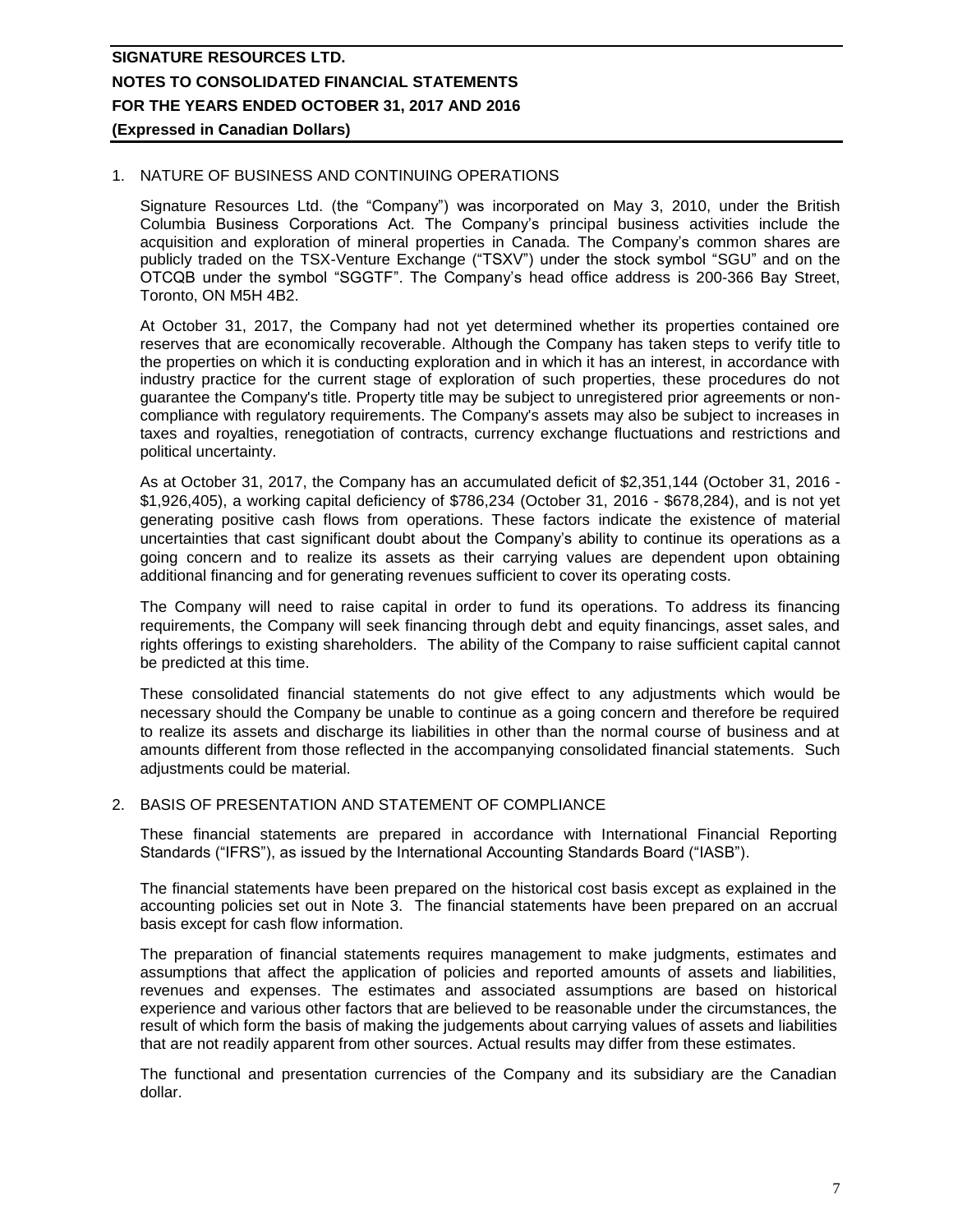## 2. BASIS OF PRESENTATION AND STATEMENT OF COMPLIANCE (continued)

These financial statements include the accounts of the Company and its wholly-owned subsidiary, Cool Minerals Inc. On November 10, 2014, the Company completed an internal reorganization by amalgamating Cool Minerals Inc. with Eagle Feather Resources Inc. All intercompany amounts and transactions have been eliminated on consolidation.

The financial statements were authorized for issue by the Board of Directors on February 22, 2018.

The estimates and underlying assumptions are reviewed on an ongoing basis. Revisions to accounting estimates are recognized in the period in which the estimate is revised if the revision affects only that period or in the period of the revision and further periods if the review affects both current and future periods.

## 3. SUMMARY OF SIGNIFICANT ACCOUNTING POLICIES

- a) Exploration and Evaluation Assets
	- i. Pre-license expenditures

Pre-license expenditures are costs incurred before the legal rights to explore a specific area have been obtained. These costs are expensed in the period in which they are incurred as exploration and evaluation expense.

ii. Exploration and evaluation expenditures

Once the legal right to explore has been acquired, costs directly associated with the exploration project are capitalized as either tangible or intangible exploration and evaluation assets ("E&E") according to the nature of the asset acquired. Such E&E costs may include undeveloped land acquisition, geological, geophysical and seismic, exploratory drilling and completion, testing, decommissioning and directly attributable internal costs. E&E costs are not depleted and are carried forward until technical feasibility and commercial viability of extracting a mineral resource is considered to be determined. The technical feasibility and commercial viability of a mineral resource is considered to be established when proved and or probable mineral reserves are determined to exist. All such carried costs are subject to technical, commercial and management review at least once a year to confirm the continued intent to develop or otherwise extract value from the exploratory activity. When this is no longer the case, impairment costs are expensed. Upon determination of mineral reserves, E&E assets attributed to those reserves are first tested for impairment and then reclassified to development and production assets within property, plant and equipment, net of any impairment. Expired land costs are also expensed to exploration and evaluation expense as they occur.

The Company has not established any NI 43-101 compliant proven or probable reserves on any of its exploration and evaluation assets.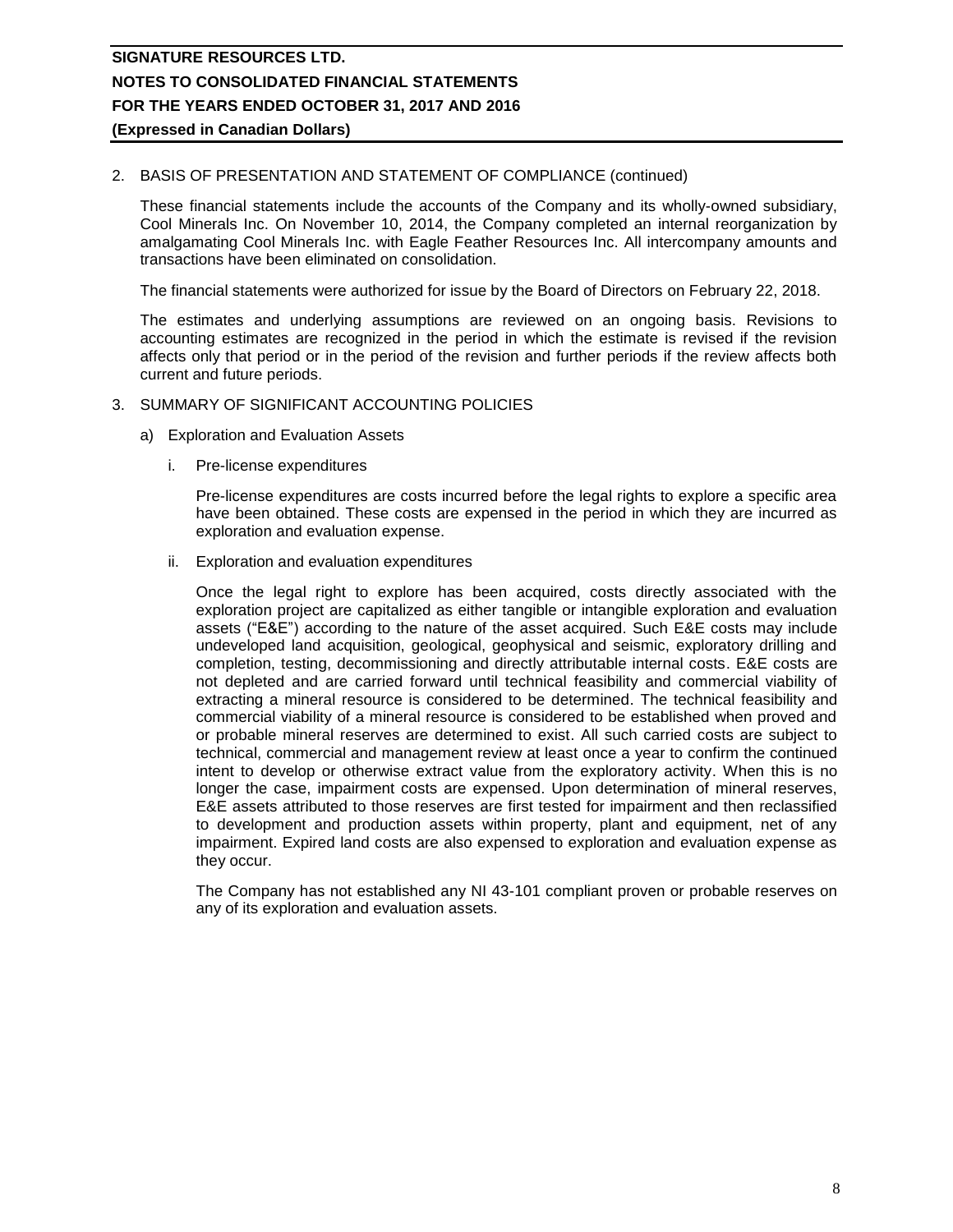## 3. SUMMARY OF SIGNIFICANT ACCOUNTING POLICIES (continued)

iii. Impairment

Exploration and evaluation assets are assessed for impairment when indicators and circumstances suggest that the carrying amount may exceed its recoverable amount. If any such indication exists, the recoverable amount of the asset is estimated in order to determine the extent of the impairment. Where it is not possible to estimate the recoverable amount of an individual asset, the Company estimates the recoverable amount of the cash-generating unit to which the asset belongs. The recoverable amount is the higher of fair value less costs to sell and value in use. Fair value is determined as the amount that would be obtained from the sale of the asset in an arm's length transaction between knowledgeable and willing parties. In assessing value in use, the estimated future cash flows are discounted to their present value using a pre-tax discount rate that reflects current market assessments of the time value of money and the risks specific to the asset. If the recoverable amount of an asset is estimated to be less than its carrying amount, the carrying amount of the asset is reduced to its recoverable amount and the impairment loss is recognized in the profit or loss for the period.

Industry-specific indicators for an impairment review arise typically when one of the following circumstances applies:

- Substantive expenditure or further exploration and evaluation activities is neither budgeted nor planned;
- Title to the asset is compromised, has expired or is expected to expire;
- Adverse changes in the taxation, regulatory or political environment;
- Adverse changes in variables in commodity prices and markets making the project unviable; and
- Variations in the exchange rate for the currency of operation.

Where an impairment loss subsequently reverses, the carrying amount of the asset (or cash generating unit) is increased to the revised estimate of its recoverable amount, but to an amount that does not exceed the carrying amount that would have been determined had no impairment loss been recognized for the asset (or cash-generating unit) in prior years. A reversal of an impairment loss is recognized immediately in profit or loss.

iv. Government assistance

Mining exploration tax credits for certain exploration expenditures incurred are treated as a reduction of the exploration and development costs of the respective exploration and evaluation assets.

b) Basis of Consolidation

The consolidated financial statements include the accounts of the Company and its whollyowned subsidiary. All intercompany balances and transactions have been eliminated upon consolidation. Subsidiaries are entities over which the Company has control, where control is defined to exist when the Company is exposed to variable returns from its involvement with the investee and has the ability to affect those returns through its power over the investee. Subsidiaries are fully consolidated from the date control is transferred to the Company, and are de-consolidated from the date control ceases.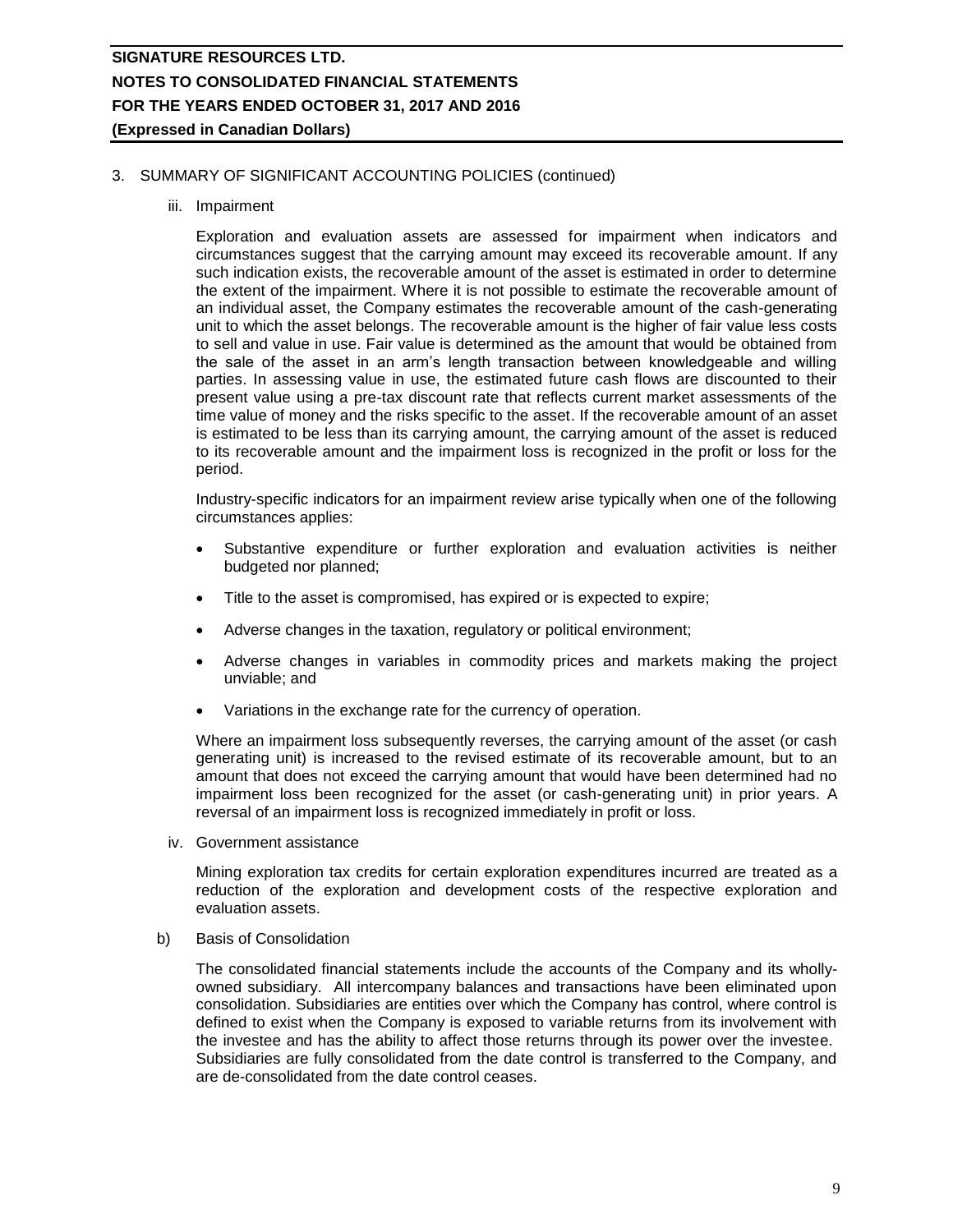## 3. SUMMARY OF SIGNIFICANT ACCOUNTING POLICIES (continued)

c) Rehabilitation Provisions

An obligation to incur restoration, rehabilitation and environmental costs arises when environmental disturbance is caused by the exploration or development of an exploration and evaluation property. Such costs arise from the decommissioning of plant and other site preparation work, discounted to their net present value, are provided for and capitalized at the start of each project to the carrying amount of the asset, along with a corresponding liability as soon as the obligation to incur such costs arises. The timing of the actual rehabilitation expenditure is dependent on a number of factors such as the life and nature of the asset, the operating license conditions and, when applicable, the environment in which the mine operates.

Discount rates using a pre-tax rate that reflects the time value of money are used to calculate the net present value. These costs are charged against profit or loss over the economic life of the related asset, through amortization using either the unit-of-production or the straight line method. The corresponding liability is progressively increased as the effect of discounting unwinds creating a related expense recognized in profit or loss.

d) Cash and Short-Term Investments

Cash in the consolidated statements of financial position is comprised of cash held at major financial institutions or lawyer's trust accounts. The Company's short-term investments consist of guaranteed investment certificates (GICs) with a maturity greater than 90 days but less than one year.

e) Income Taxes

Income tax on the profit or loss for the periods presented comprises current and deferred tax. Income tax is recognized in profit or loss except to the extent that it relates to items recognized in other comprehensive income of loss or directly in equity, in which case it is recognized in other comprehensive income or loss or equity.

Current tax expense is the expected tax payable on the taxable income for the year, using tax rates enacted or substantively enacted at year end, adjusted for amendments to tax payable with regards to previous years.

Deferred tax is recognized in respect of temporary differences arising between the tax bases of assets and liabilities and their carrying amounts in the financial statements unless such differences arise from goodwill or the initial recognition (other than in a business combination) of other assets or liabilities in a transaction that affects neither the taxable profit nor the accounting profit or loss. The amount of deferred tax provided is based on the expected manner of realization or settlement of the carrying amount of assets and liabilities, using tax rates enacted or substantively enacted at the end of the reporting period applicable to the period of expected realization or settlement.

A deferred tax asset is recognized only to the extent that it is probable that future taxable profits will be available against which the asset can be utilized.

Deferred tax assets and liabilities are offset when there is a legally enforceable right to set off current tax assets against current tax liabilities and when they relate to income taxes levied by the same tax authority and the group intends to settle its current tax assets and liabilities on a net basis.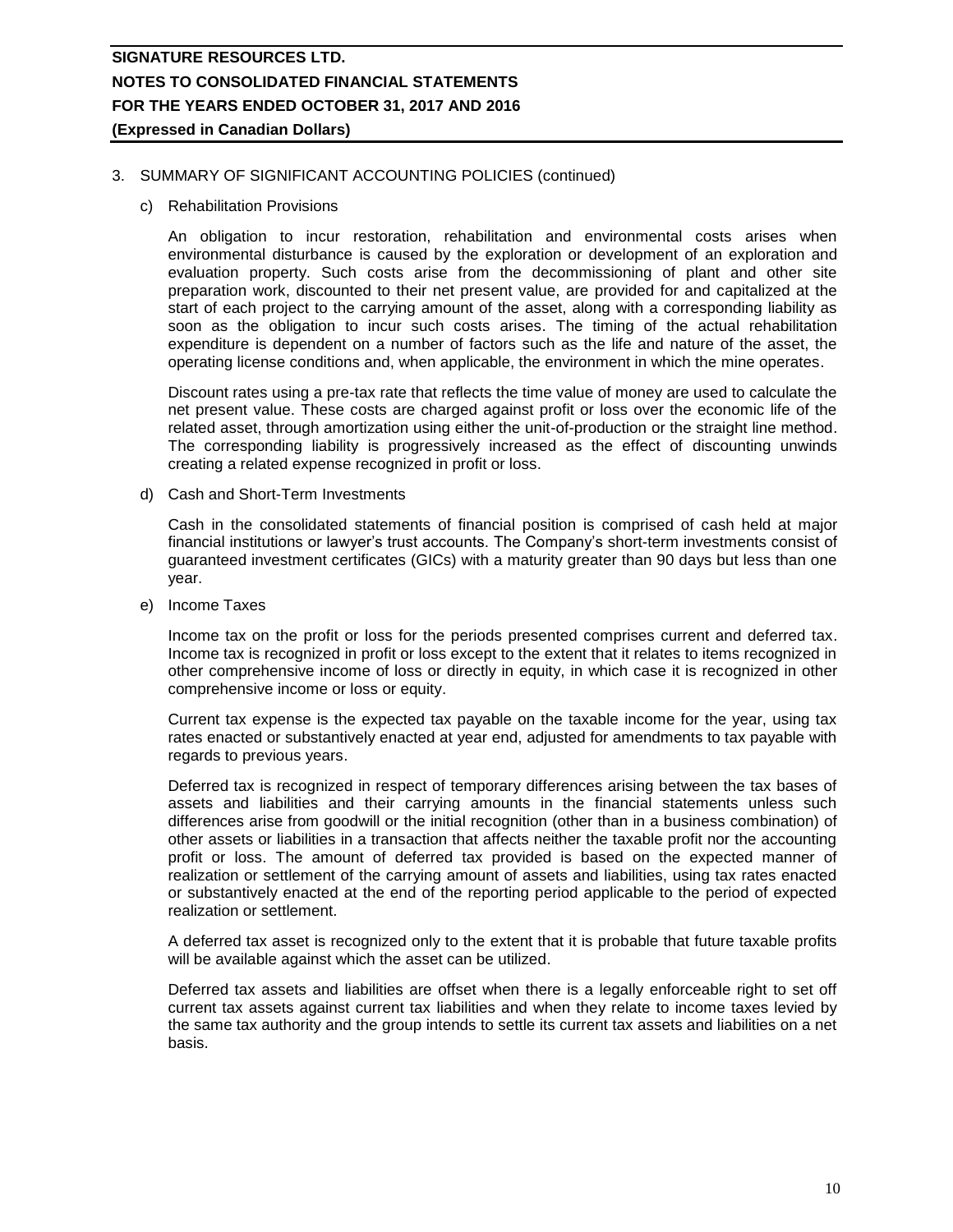## 3. SUMMARY OF SIGNIFICANT ACCOUNTING POLICIES (continued)

f) Share Capital and Flow-Through Shares

Common shares are classified as equity. Transaction costs directly attributable to the issue of common shares are recognized as a deduction from equity, net of any tax effects.

The Company finances some exploration expenditures through the issuance of flow-through shares. In accordance with IAS 12, Income Taxes, a deferred tax liability is recognized, with certain specific exceptions, for the taxable temporary difference that arises from the difference between the carrying amount of eligible expenditures capitalized as an asset in the statement of financial position and its tax base. At the time the flow-through shares are issued, there is a potential premium paid on the flow-through shares calculated based on the share issuance price and the market price at the time of closing. In the absence of a market price, the Company uses the fair value as determined by the price per share in recent non flow-through share financings or other techniques as considered necessary. This premium is recorded as premium on flowthrough shares liability on the consolidated statements of financial position reducing share capital and is drawn down proportionately as the flow-through exploration spending occurs and recorded to deferred tax expense. In instances where the Company has sufficient deductible temporary differences available to offset the deferred income tax liability created from renouncing qualifying expenditures, the realization of the deductible temporary differences will be shown as a recovery in profit or loss in the period of renunciation.

g) Share-Based Payments

The Company has an equity-settled share-based compensation plan. Equity settled share-based payments to employees and others providing similar services are measured at the fair value of the equity instruments at the grant date. The fair value is measured at the grant date using the Black-Scholes option pricing model and each tranche is recognized on a graded-vesting basis over the period in which options vest. At the end of each reporting period, the Company revises its estimate of the number of equity instruments expected to vest. The impact of the revision of the original estimates, if any, is recognized in profit or loss such that the cumulative expense reflects the revised estimate, with a corresponding adjustment to contributed surplus. Upon expiry, the recorded value remains in contributed surplus.

Equity-settled share-based payment transactions with parties other than employees are measured at the fair value of the goods or services received, except where that fair value cannot be estimated reliably, in which case they are measured at the fair value of the equity instruments granted, measured at the date the entity obtains the goods or the counterparty renders the service.

h) Loss Per Share

The Company presents basic and diluted loss per share data for its common shares, calculated by dividing the loss attributable to common shareholders of the Company by the weighted average number of common shares outstanding during the year. Diluted loss per share does not adjust the loss attributable to common shareholders or the weighted average number of common shares outstanding when the effect is anti-dilutive.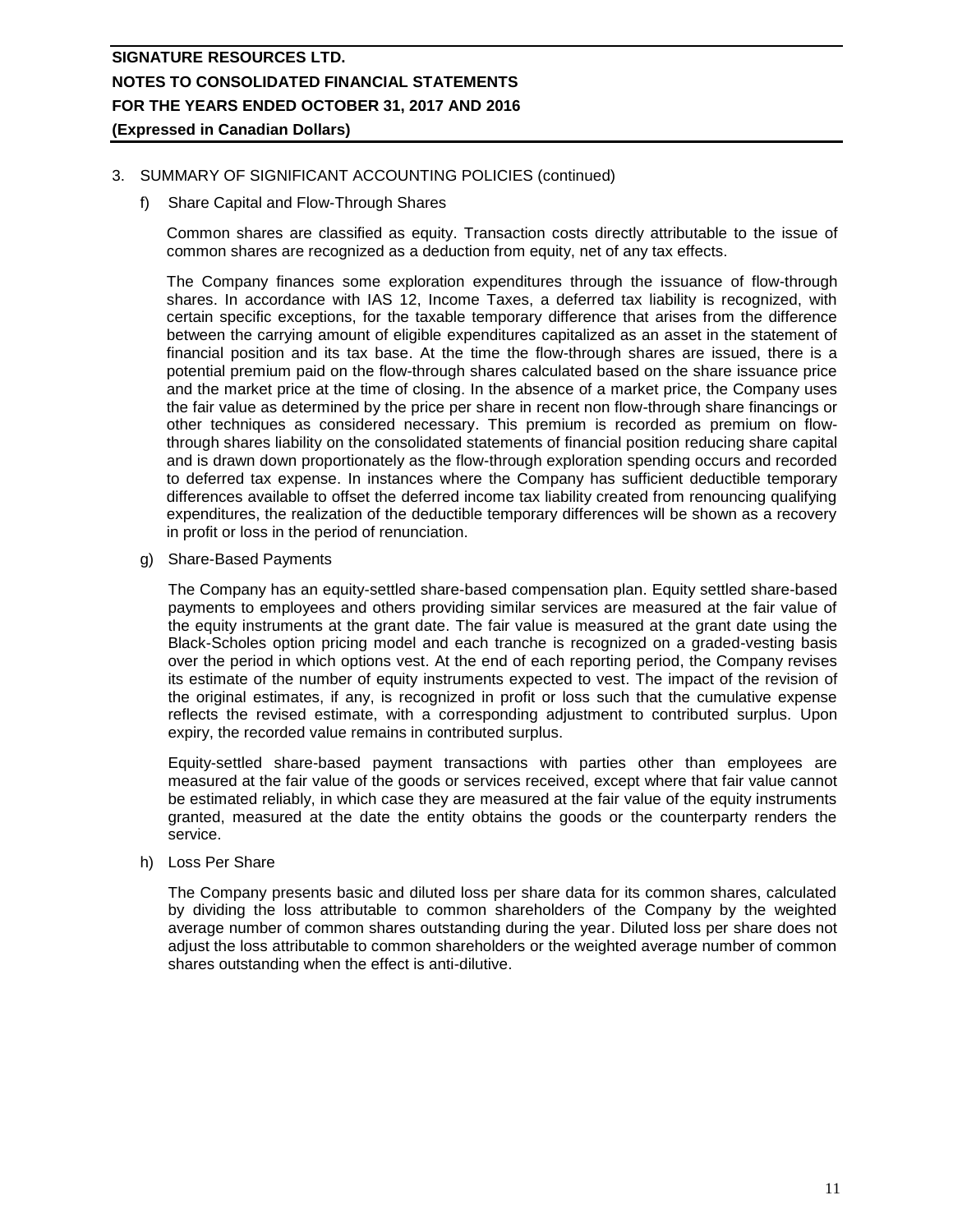# 3. SUMMARY OF SIGNIFICANT ACCOUNTING POLICIES (continued)

i) Financial Instruments

Financial assets are classified into one of four categories:

- Fair value through profit or loss;
- Held-to-maturity;
- Available for sale; and
- Loans and receivables.

The classification is determined at initial recognition and depends on the nature and purpose of the financial asset.

#### *Financial assets at fair value through profit or loss ("FVTPL")*

A financial asset is classified at fair value through profit or loss if it is classified as held for trading or is designated as such upon initial recognition. Financial assets are designated as at FVTPL if

- It has been acquired principally for the purpose of selling in the near future;
- It is a part of an identified portfolio of financial instruments that the Company manages and has an actual pattern of short-term profit-taking or;
- It is a derivative that is not designated and effective as a hedging instrument.

The Company has classified cash and short-term investments as FVTPL assets.

#### *Held-to-maturity ("HTM")*

HTM investments are recognized on a trade-date basis and are initially measured at fair value, including transaction costs. The Company does not have any assets classified as HTM investments.

#### *Available-for-sale financial assets ("AFS")*

AFS financial assets are non-derivatives that are either designated as AFS or are not classified as (i) loans and receivables, (ii) held-to-maturity investments or (iii) financial assets as at FVTPL. Subsequent to initial recognition, they are measured at fair value and changes therein, other than impairment losses and foreign currency differences on AFS monetary items, are recognized in other comprehensive income or loss. When an investment is derecognized, the cumulative gain or loss in the investment revaluation reserve is transferred to profit or loss. The Company does not have any assets classified as AFS assets.

#### *Loans and receivables*

Loans and receivables are financial assets with fixed or determinable payments that are not quoted in an active market. Such assets are initially recognized at fair value plus any directly attributable transaction costs. Subsequent to initial recognition, loans and receivables are measured at amortized cost using the effective interest method, less and impairment losses.

The Company has classified amounts receivable as loans and receivables.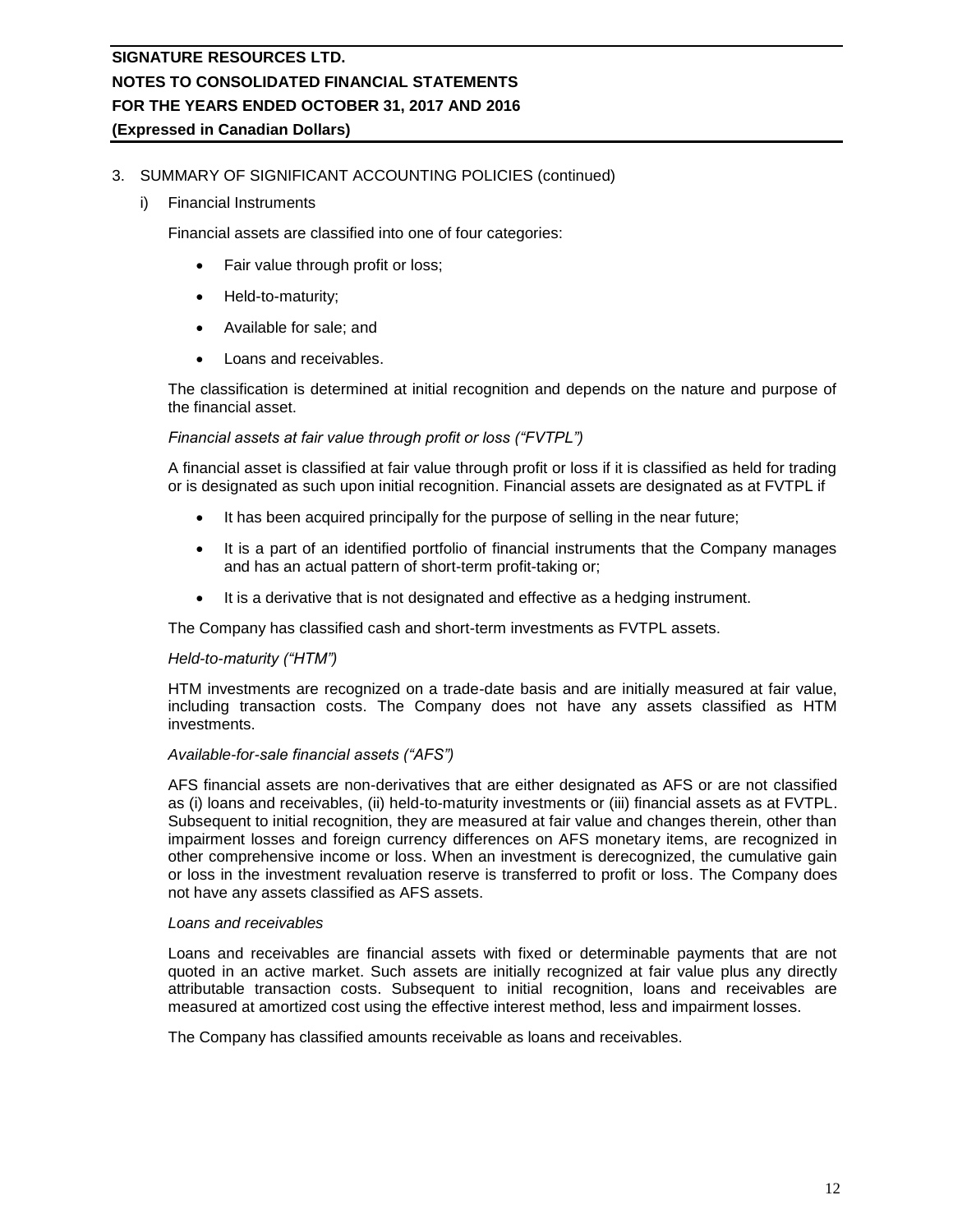# 3. SUMMARY OF SIGNIFICANT ACCOUNTING POLICIES (continued)

i) Financial Instruments (continued)

#### *Derecognition of financial assets*

A financial asset is derecognized when:

- The contractual right to the asset's cash flows expire; or
- If the Company transfers the financial assets and substantially all risks and rewards of ownership to another entity.

#### *Impairment of financial assets*

Financial assets are assessed for indicators of impairment at each period end. Financial assets are impaired when there is objective evidence that, as a result of one or more events that occurred after the initial recognition of the financial asset, the estimated future cash flows of the investment have been impacted.

Objective evidence of impairment could include the following:

- Significant financial difficulty of the issuer or counterparty;
- Default or delinquency in interest or principal payments; or
- It has become probable that the borrower will enter bankruptcy or financial reorganization.

For financial assets carried at amortized cost, the amount of the impairment is the difference between the asset's carrying amount and the present value of the estimated future cash flows, discounted at the financial asset's original effective interest rate.

The carrying amount of all financial assets is directly reduced by the impairment loss. With the exception of AFS equity instruments, if, in a subsequent period, the amount of the impairment loss decreases and the decrease relates to an event occurring after the impairment was recognized, the previously recognized impairment loss is reversed through profit or loss.

On the date of impairment reversal, the carrying amount of the financial asset cannot exceed its amortized cost had impairment not been recognized.

#### *Financial liabilities and equity*

Debt and equity instruments are classified as either financial liabilities or as equity in accordance with the substance of the contractual arrangement.

An equity instrument is any contract that evidences a residual interest in the assets of an entity after deducting all of its liabilities. Equity instruments issued by the Company are recorded at the proceeds received, net of direct issue cost.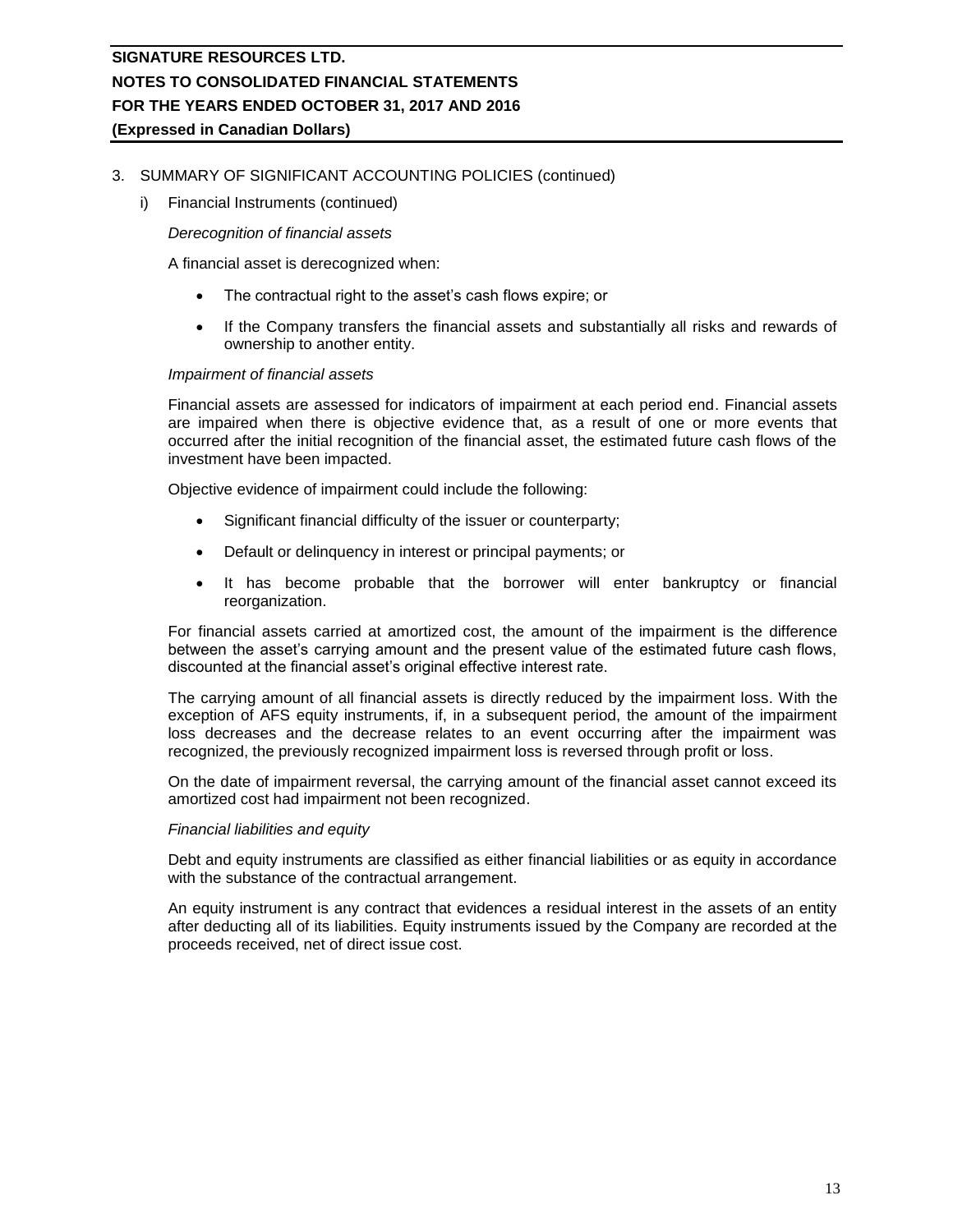# 3. SUMMARY OF SIGNIFICANT ACCOUNTING POLICIES (continued)

i) Financial Instruments (continued)

## *Financial liabilities and equity (continued)*

Financial liabilities are classified as either financial liabilities at FVTPL or other financial liabilities.

i. *Other financial liabilities*

Other financial liabilities are initially measured at fair value, net of transaction costs, and are subsequently measured at amortized cost using the effective interest method, with interest expense recognized on an effective yield basis.

The effective interest method is a method of calculating the amortized cost of a financial liability and of allocating interest expenses over the corresponding period. The effective interest rate is the rate that exactly discounts estimated future cash payments over the expected life of the financial liability, or, where appropriate, a shorter period, to the net carrying amount on initial recognition.

The Company has classified accounts payable and accrued liabilities as other financial liabilities.

ii*. Derecognition of financial liabilities*

The Company derecognizes financial liabilities when, and only when, the Company's obligations are discharged, cancelled or they expire.

j) Flow-through shares

To the extent that the Company issues common shares to subscribers on a flow-through basis at a premium to the market value of non-flow-through common shares, any such premium is recorded as a liability on the statement of financial position at the time of subscription. The liability is subsequently reduced and recorded in the consolidated statement of loss on a pro-rata basis based on the corresponding eligible expenditures that have been incurred.

Resource expenditure deductions for income tax purposes related to exploration and evaluation activities funded by flow-through share arrangements are renounced to investors in accordance with income tax legislation. The Company has indemnified the subscribers of flow-through share offerings against any tax related amounts that became payable by the shareholder as a result of the Company not meeting its commitments.

k) Warrants

Warrants are measured at fair value on the date of grant and included in contributed surplus. The fair value is measured using the Black-Scholes option pricing model. Upon expiry, the recorded value remains in contributed surplus.

l) Equipment

Equipment is carried at cost less accumulation depreciation. Depreciation is recognized in profit or loss on a straight-line basis over the estimated useful lives of each part of an item of equipment, since this most closely reflects the expected pattern of consumption of the future economic benefits embodied in the assets. The estimated useful lives for the current and comparative periods for equipment are as follows:

- Computer and communication equipment 3 years
- Vehicles 5 years
- Equipment 5 years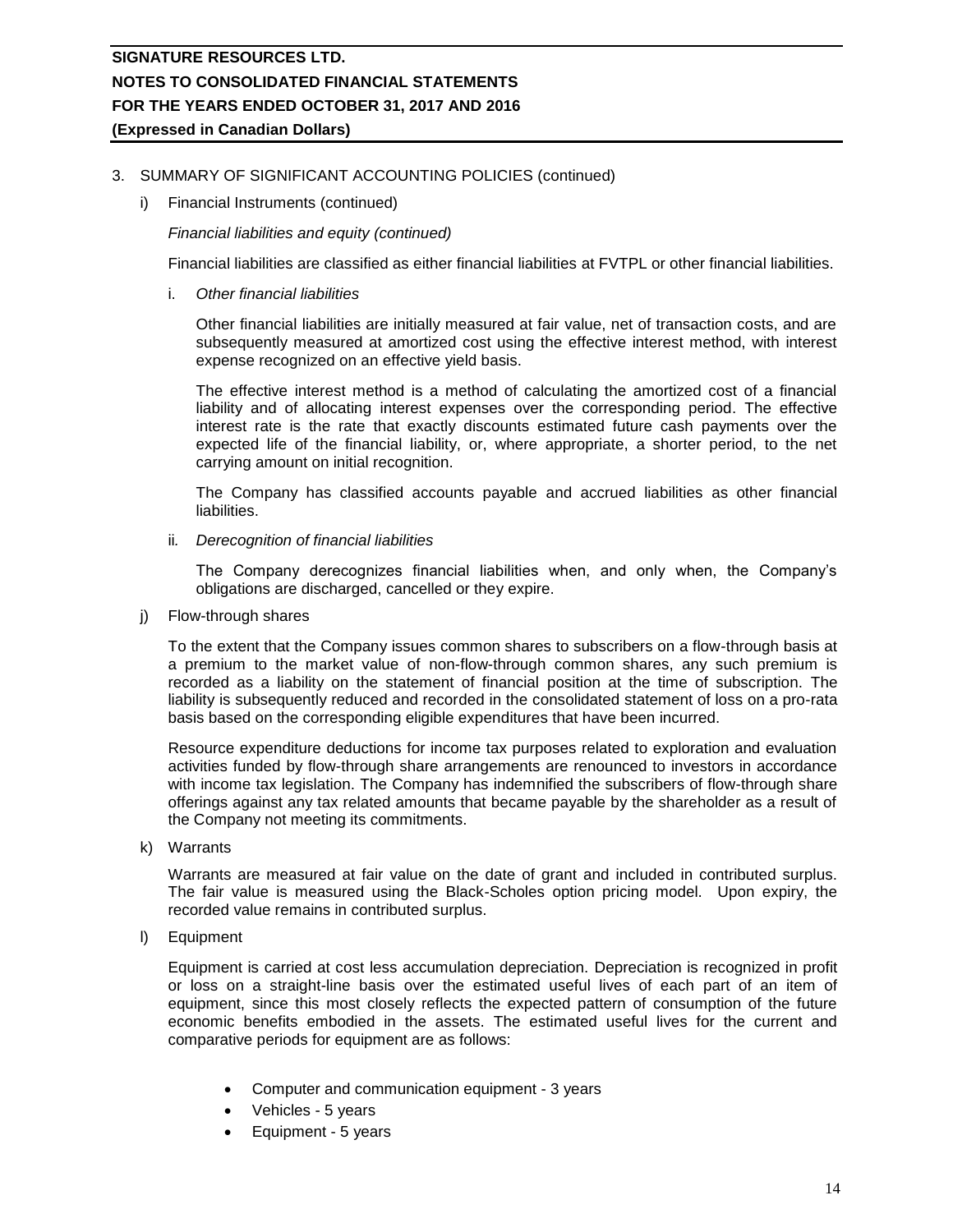# **SIGNATURE RESOURCES LTD. NOTES TO CONSOLIDATED FINANCIAL STATEMENTS FOR THE YEARS ENDED OCTOBER 31, 2017 AND 2016**

## **(Expressed in Canadian Dollars)**

## 3. SUMMARY OF SIGNIFICANT ACCOUNTING POLICIES (continued)

l) Equipment (continued)

Depreciation methods, useful lives and residual values are reviewed at each financial year end and adjusted if appropriate.

m) Share capital – common shares

Common shares are classified as equity. Incremental costs of issuance are recognized as a deduction from equity, net of any tax effects.

n) Critical Accounting Estimates

The preparation of these financial statements under IFRS requires management to make certain estimates, judgments and assumptions about future events that affect the amounts reported in the financial statements and related notes to the financial statements. Although these estimates are based on management's best knowledge on the amount, event or actions, actual results may differ from those estimates and these differences could be material.

The areas which require management to make significant judgements, estimates and assumptions in determining carrying values include, but are not limited to:

i. Exploration and evaluation expenditures

The application of the Company's accounting policy for exploration and evaluation expenditures requires judgment in determining whether it is likely that future economic benefits will flow to the Company, which may be based on assumptions about future events or circumstances. Estimates and assumptions made may change if new information becomes available. If, after costs are capitalized, information becomes available suggesting that the recovery of expenditure is unlikely, the amount capitalized is written off to profit or loss in the period the new information becomes available.

ii. Income, value added, withholding and other taxes

The Company is subject to income, value added, withholding and other taxes. Significant judgment is required in determining the Company's provisions for taxes. There are many transactions and calculations for which the ultimate tax determination is uncertain during the ordinary course of business. The Company recognizes liabilities for anticipated tax audit issues based on estimates of whether additional taxes will be due. The determination of the Company's income, value added, withholding and other tax liabilities requires interpretation of complex laws and regulations. The Company's interpretation of taxation law as applied to transactions and activities may not coincide with the interpretation of the tax authorities. All tax related filings are subject to government audit and potential reassessment subsequent to the financial statement reporting period. Where the final tax outcome of these matters is different from the amounts that were initially recorded, such differences will impact the tax related accruals and deferred income tax provisions in the period in which such determination is made.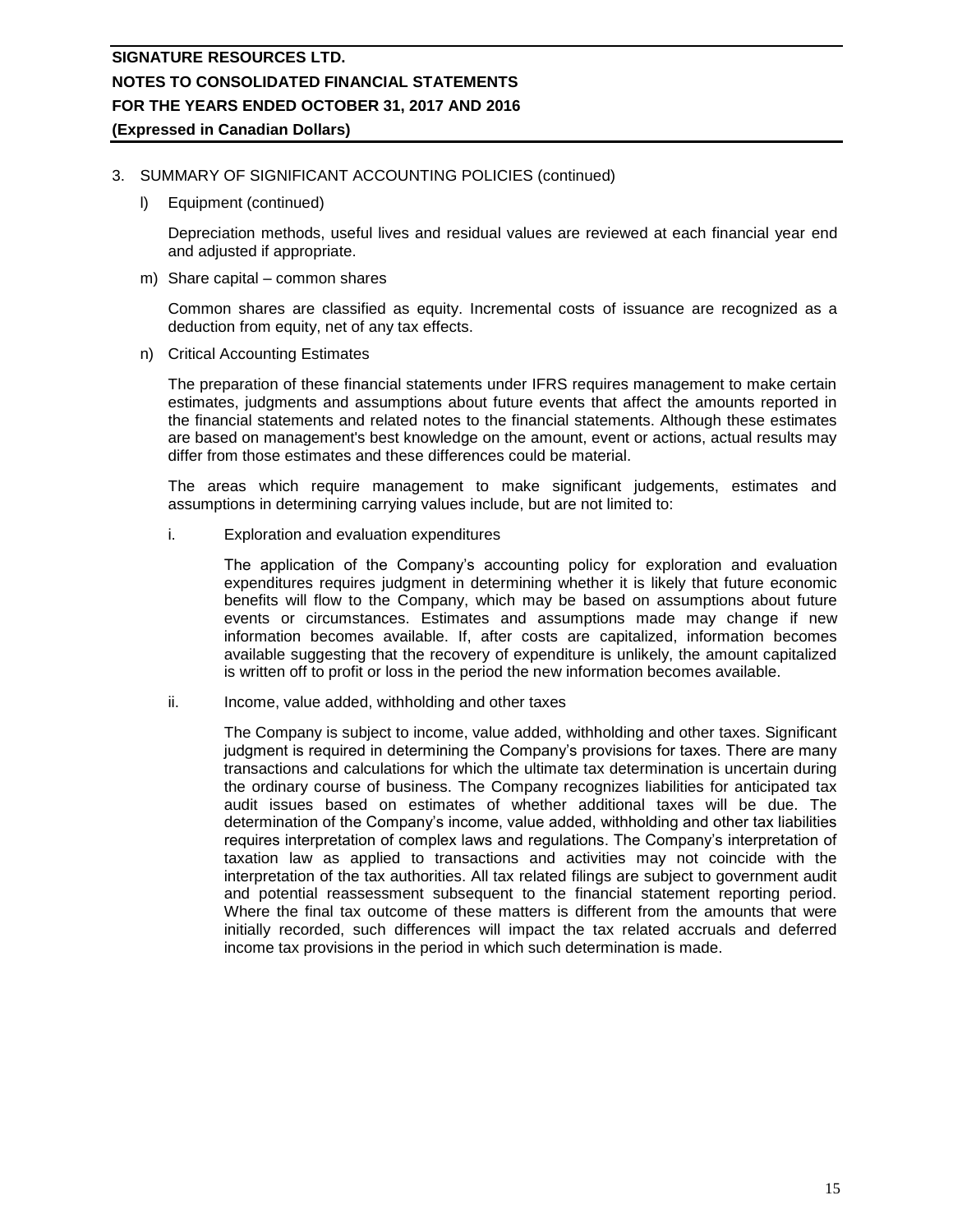## 3. SUMMARY OF SIGNIFICANT ACCOUNTING POLICIES (continued)

- n) Critical Accounting Estimates (continued)
	- iii. Estimation of restoration, rehabilitation and environmental obligation:

Restoration, rehabilitation and environmental liabilities are estimated based on the Company's interpretation of current regulatory requirements, constructive obligations and are measured at fair value. Fair value is determined based on the net present value of estimated future cash expenditures for the settlement of restoration, rehabilitation and environmental liabilities that may occur upon ceasing exploration and evaluation activities. Such estimates are subject to change based on changes in laws and regulations and negotiations with regulatory authorities.

iv. Share-based payments

The Company measures the cost of equity-settled transactions by reference to the fair value of the equity instruments at the date at which they are granted. Estimating fair value for share-based payment transactions requires determining the most appropriate valuation model, which is dependent on the terms and conditions of the grant. This estimate also requires determining the most appropriate inputs to the valuation model including the expected life of the share option, volatility and dividend yield and making assumption about them, the assumptions and models used for estimating fair value for share-based payment transactions are disclosed in Note 8.

- o) Accounting Standards Issued But Not Yet Effective
	- (i) Effective for annual periods beginning on or after November 1, 2017:

IFRS 9 – Financial Instruments ("IFRS 9") was issued by the IASB in November 2009 with additions in October 2010 and May 2013 and will replace IAS 39 Financial Instruments: Recognition and Measurement ("IAS 39"). IFRS 9 uses a single approach to determine whether a financial asset is measured at amortized cost or fair value, replacing the multiple rules in IAS 39. The approach in IFRS 9 is based on how an entity manages its financial instruments in the context of its business model and the contractual cash flow characteristics of the financial assets. Most of the requirements in IAS 39 for classification and measurement of financial liabilities were carried forward unchanged to IFRS 9, except that an entity choosing to measure a financial liability at fair value will present the portion of any change in its fair value due to changes in the entity's own credit risk in other comprehensive income, rather than within profit or loss. The new standard also requires a single impairment method to be used, replacing the multiple impairment methods in IAS 39. IFRS 9 is effective for annual periods beginning on or after January 1, 2018. Earlier adoption is permitted.

IAS 12 – Income Taxes ("IAS 12") was amended in January 2016 to clarify that, among other things, unrealized losses on debt instruments measured at fair value and measured at cost for tax purposes give rise to a deductible temporary difference regardless of whether the debt instrument's holder expects to recover the carrying amount of the debt instrument by sale or by use; the carrying amount of an asset does not limit the estimation of probable future taxable profits; and estimates for future taxable profits exclude tax deduction resulting from the reversal of deductible temporary differences. The amendments are effective for annual periods beginning on or after January 1, 2017.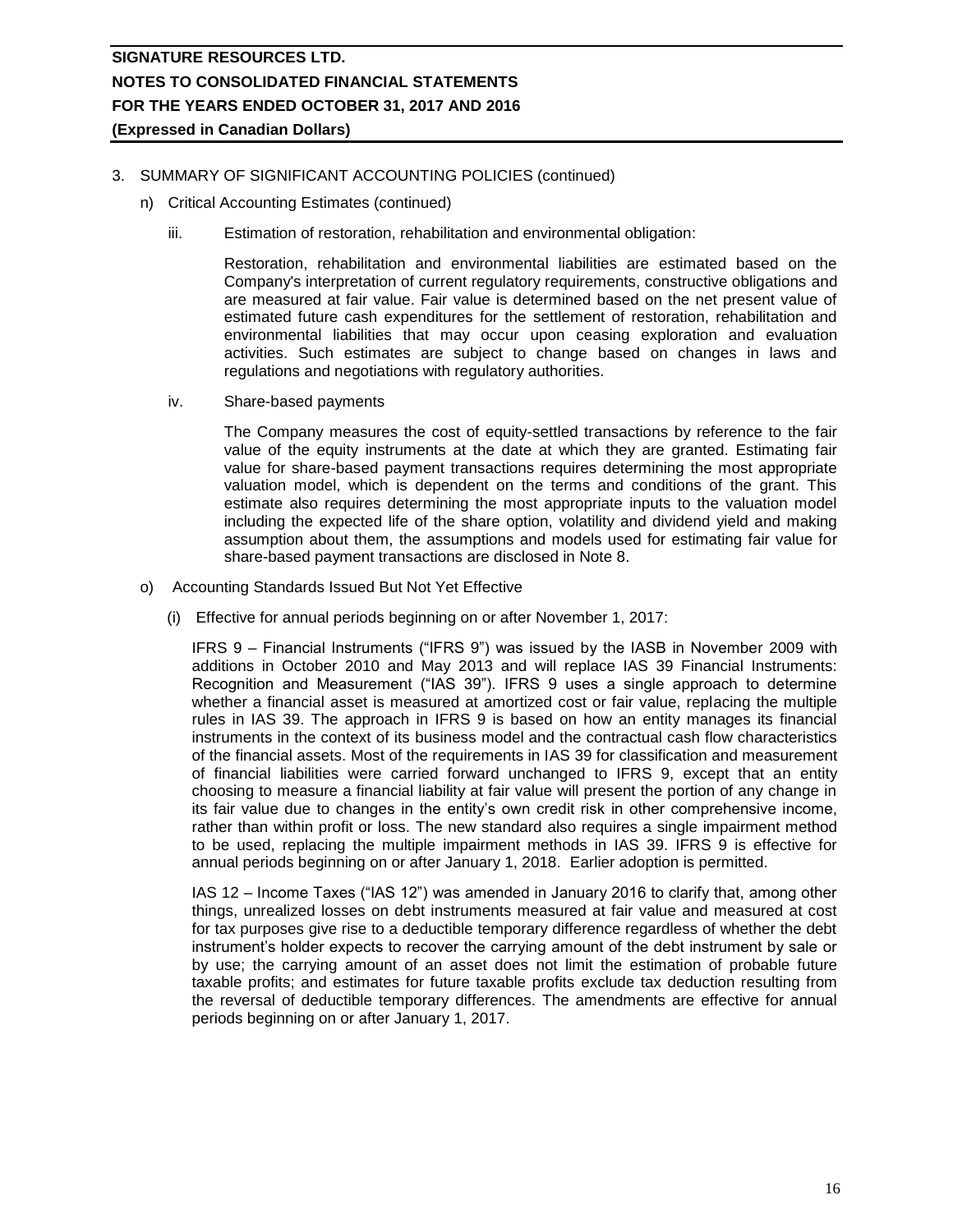## 3. SUMMARY OF SIGNIFICANT ACCOUNTING POLICIES (continued)

- o) Accounting Standards Issued But Not Yet Effective (continued)
	- (i) Effective for annual periods beginning on or after November 1, 2017: (continued)

IFRS 2 – Share-based Payment ("IFRS 2") was amended by the IASB in June 2016 to clarify the accounting for cash-settled share-based payment transactions that include a performance condition, the classification of share-based payment transactions with net settlement features and the accounting for modifications of share-based payment transactions from cash-settled to equity-settled. The amendments are effective for annual periods beginning on or after January 1, 2018, with earlier application permitted.

IAS 7 – Statement of Cash Flows ("IAS 7") was amended in January 2016 to clarify that disclosures shall be provided that enable users of financial statements to evaluate changes in liabilities arising from financing activities. The amendments are effective for annual periods beginning on or after January 1, 2017.

IFRIC 23 - Uncertainty Over Income Tax Treatments ("IFRIC 23") was issued in June 2017 and clarifies the accounting for uncertainties in income taxes. The interpretation committee concluded that an entity shall consider whether it is probable that a taxation authority will accept an uncertain tax treatment. If an entity concludes it is probable that the taxation authority will accept an uncertain tax treatment, then the entity shall determine taxable profit (tax loss), tax bases, unused tax losses and credits or tax rates consistently with the tax treatment used or planned to be used in its income tax filings. If an entity concludes it is not probable that the taxation authority will accept an uncertain tax treatment, the entity shall reflect the effect of uncertainty in determining the related taxable profit (tax loss), tax bases, unused tax losses and credits or tax rates. IFRIC 23 is effective for annual periods beginning on or after January 1, 2019. Earlier adoption is permitted.

The Company has not early adopted these new or revised standards and is currently assessing the impact that these standards will have on the consolidated financial statements.

#### 4. SHORT-TERM INVESTMENTS

During the year ended October 31, 2017, the Company redeemed \$300,000 of its outstanding guaranteed investment certificate issued on September 6, 2016. As at October 31, 2017, the Company has \$Nil (October 31, 2016 - \$300,000) of short-term investments.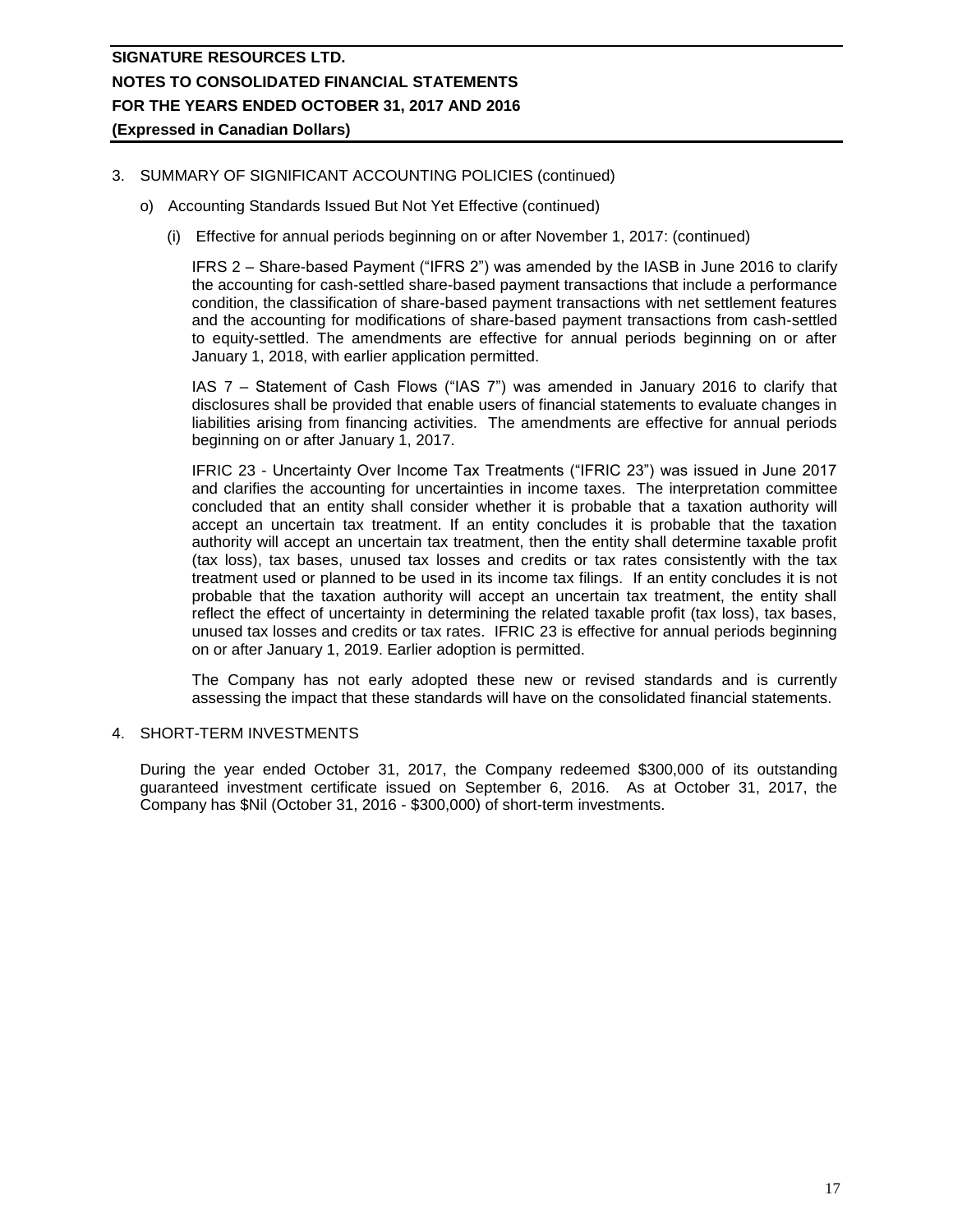# 5. EQUIPMENT

|                                    | <b>Computer and</b>            |                                |      |                          |      |        |
|------------------------------------|--------------------------------|--------------------------------|------|--------------------------|------|--------|
|                                    | communication                  |                                |      |                          |      |        |
|                                    | equipment                      | <b>Vehicles</b>                |      | <b>Equipment</b>         |      | Total  |
| Cost                               |                                |                                |      |                          |      |        |
| Balance, October 31, 2015          | \$<br>$\overline{\phantom{a}}$ | \$<br>$\overline{\phantom{a}}$ | \$   | $\overline{\phantom{0}}$ | \$   |        |
| Additions                          | 5,234                          | 9,299                          |      | 12,895                   |      | 27,428 |
| Balance, October 31, 2016 and 2017 | \$<br>5,234                    | \$<br>9,299                    | \$   | 12,895                   | - \$ | 27,428 |
|                                    |                                |                                |      |                          |      |        |
| <b>Accumulated Depreciation</b>    |                                |                                |      |                          |      |        |
| Balance, October 31, 2015          | \$<br>-                        | \$<br>$\overline{\phantom{a}}$ | - \$ |                          | -\$  |        |
| Depreciation for the year          | 154                            | 310                            |      | 417                      |      | 881    |
| Balance, October 31, 2016          | \$<br>154                      | \$<br>310                      | -\$  | 417                      | -S   | 881    |
| Depreciation for the year          | 1,847                          | 1,860                          |      | 2,580                    |      | 6,287  |
| Balance, October 31, 2017          | \$<br>2,001                    | \$<br>2,170                    | - \$ | 2,997                    | S    | 7,168  |
|                                    |                                |                                |      |                          |      |        |
| <b>Net Book Value</b>              |                                |                                |      |                          |      |        |
| Balance October 31, 2017           | \$<br>3,233                    | \$<br>7,129                    | S    | 9,898                    | 5.   | 20,260 |
| Balance, October 31, 2016          | \$<br>5,080                    | \$<br>8,989                    | \$   | 12,478                   | S    | 26,547 |

# 6. EXPLORATION AND EVALUATION ASSETS

|                                             | <b>Lingman Lake</b> |
|---------------------------------------------|---------------------|
|                                             | \$                  |
| Balance, October 31, 2015                   | 2,102,517           |
| Consulting expenses                         | 73,011              |
| Assay                                       | 854                 |
| Geological consulting                       | 75,461              |
| Contract labour                             | 34,340              |
| Logistics                                   | 75,449              |
| Travel and lodging                          | 60,044              |
| <b>Equipment rentals</b>                    | 7,737               |
| Depreciation                                | 881                 |
| Field supplies                              | 38,313              |
| Acquisition of East Lingman Lake Properties | 711,559             |
| Balance, October 31, 2016                   | 3,180,166           |
| Consulting expenses                         | 120,000             |
| Assay                                       | 47,392              |
| Geological consulting                       | 56,357              |
| Contract labour                             | 13,400              |
| Logistics                                   | 9,961               |
| Travel and lodging                          | 45,165              |
| <b>Equipment rentals</b>                    | 2,500               |
| Depreciation                                | 6,287               |
| Field supplies                              | 6,445               |
| Staking                                     | 37,657              |
| Government assistance received              | (100,000)           |
| Balance, October 31, 2017                   | 3,425,330           |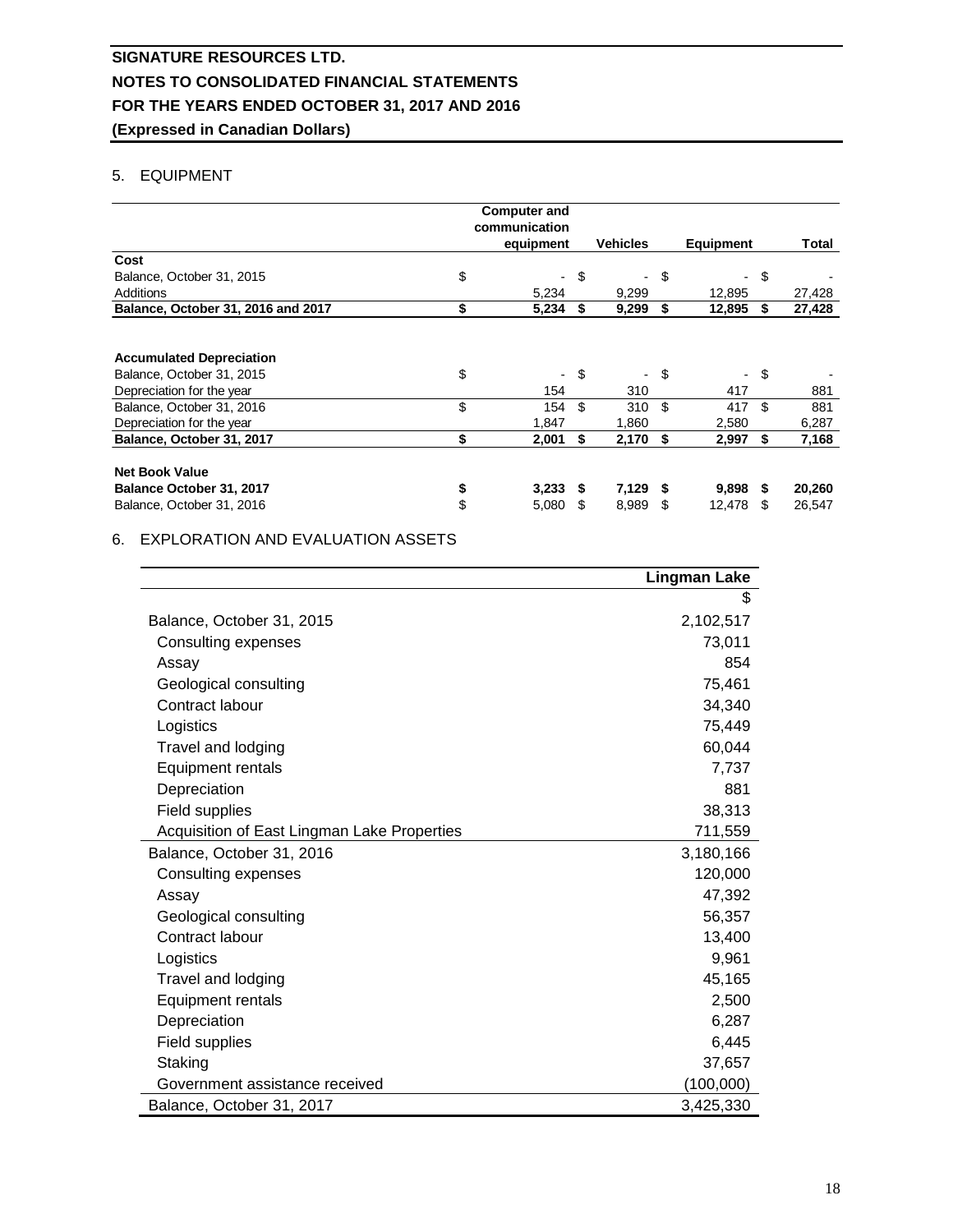## 6. EXPLORATION AND EVALUATION ASSETS (continued)

#### Lingman Lake

On September 26, 2013, the Company acquired a 100% interest in the Lingman Lake gold properties in Ontario. A payment of \$200,000 was required to be made 12 months following exercise of the option. On February 11, 2015, the Company satisfied the \$200,000 payment by completing a shares for debt transaction.

#### East Lingman Lake

On November 4, 2013, the Company entered into an option agreement (the "Option") with European Metals Corp. (formerly, Mantis Mineral Corp. ("EMC")) to acquire a 100% registered undivided interest in the East Lingman Lake Properties consisting of twelve staked claims, which form a contiguous property with the Company's current Lingman Lake Property. EMC owns an option agreement (the "Underlying Option") to acquire a 100% interest in the East Lingman Lake Properties from John Leliever ("JL").

On July 5, 2016, the Company exercised the Option and the Underlying Option, completing the acquisition of the East Lingman Lake Properties. JL holds a 3% net smelter return royalty of which one half can be purchased by the Company for \$1,000,000.

As part of the closing of the Option and Underlying Option to acquire the East Lingman Lake Properties, the Company:

- Paid EMC \$127,500 via the issuance of common shares in the capital of the Company, each such common share at an attributed value of \$0.085. The Company satisfied this requirement by issuing 1,500,000 common shares, which were valued at \$0.05 per share for accounting purposes based on the quoted market price of the common shares at the time of issue.
- Paid an aggregate amount of \$600,000, for the three installments of \$200,000, which were due on June 30, 2014, 2015 and 2016 to JL, with overdue amounts accruing interest at a rate of 6% per annum. The Company satisfied this requirement by issuing 12,000,000 common shares with an attributed value of \$0.05 per share, and issuing an additional 731,178 common shares at an attributed value of \$0.05 to satisfy accrued interest of \$36,559. All common shares issued were valued at \$0.05 for accounting purposes based on the quoted market price of the common shares at the time of issue.

During the year ended October 31, 2017, the Company's Lingman Lake property qualified under the provisions of the Junior Exploration Assistance Program ("JEAP") and received the maximum allowed grant of \$100,000. The JEAP provides funds up to 33.33% of the Company's eligible expenditures related to its Lingman Lake project and were recorded as a reduction to the carrying value of the properties.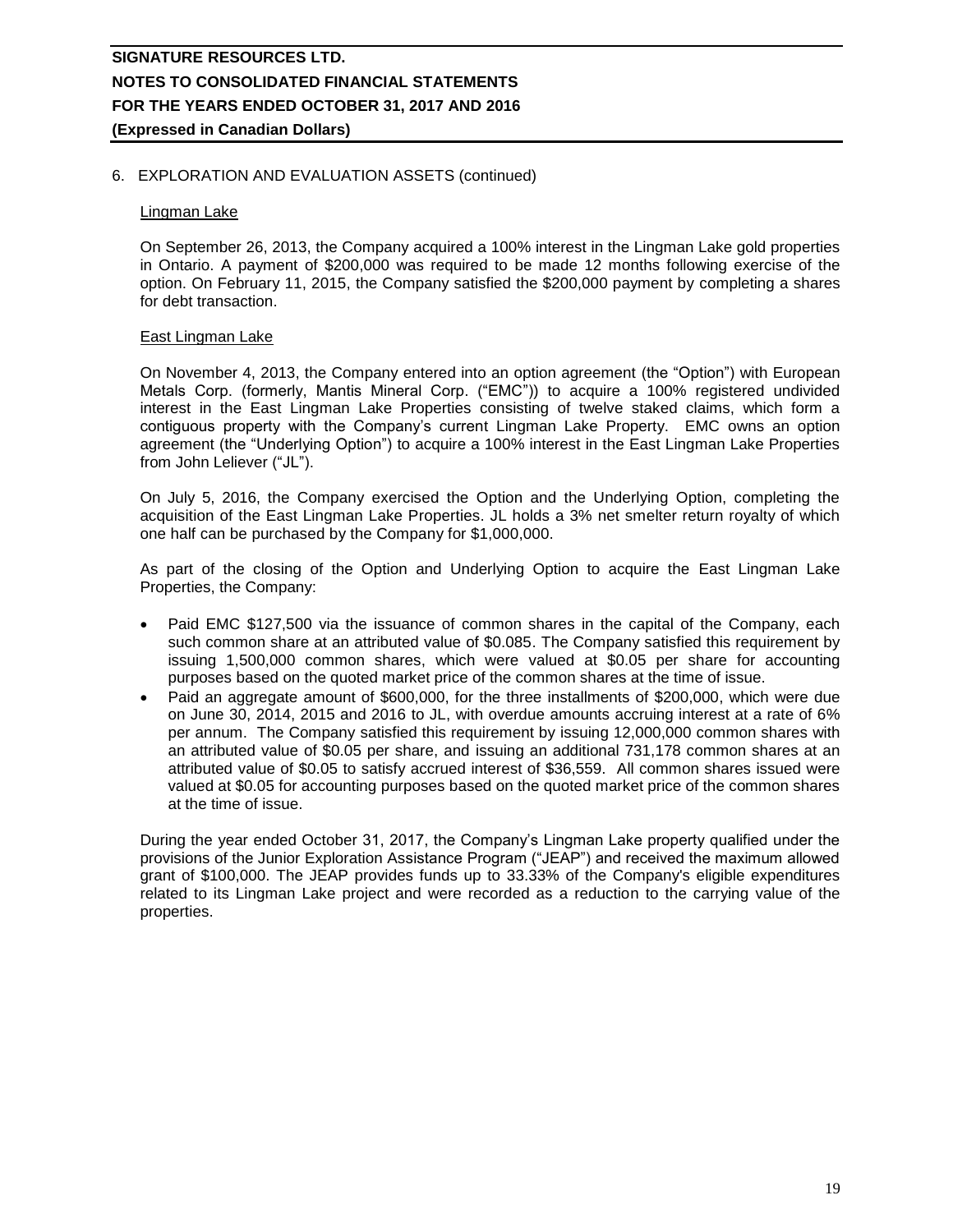# 7. RELATED PARTY TRANSACTIONS AND KEY MANAGEMENT COMPENSATION

Key management personnel include executive officers and non-executive directors. Executive officers are paid a salary and participate in the Company's stock option program. The executive officers include the Chief Executive Officer, and the Chief Financial Officer. Non-executive directors also participate in the Company's stock option program. During the year ended October 31, 2017, the Company incurred the following:

|                      | For the year ended<br>October 31, 2017 | For the year ended<br>October 31, 2016 |
|----------------------|----------------------------------------|----------------------------------------|
| Short term wages     | 204,000 \$                             | 136,000                                |
| Share-based payments | 17.327                                 | 38,193                                 |
|                      | 221,327                                | 174.193                                |

As at October 31, 2017, the Company owes \$90,040 (October 31, 2016 - \$99,382) to executives of the Company for unpaid salaries and wages. Other amounts owing to related parties total to \$4,753 as at October 31, 2017 (October 31, 2016 - \$3,390). These amounts are included in accounts payable and accrued liabilities and are unsecured, non-interest bearing and due on demand (Note 9).

#### 8. SHARE CAPITAL

a) Authorized

Unlimited number of common shares without par value.

b) Issued and outstanding – see consolidated statements of changes in equity.

In July 2016, the Company completed a non-brokered private placement via two tranches, raising total gross proceeds of \$1,066,338 from the issuance of 21,326,750 units at \$0.05 per unit. Each unit consisted of one common share and one common share purchase warrant, with each warrant being exercisable into one common share at a price of \$0.15 for a period of two years. A value of \$288,365 was allocated to the warrants issued in connection with this private placement. The Company also issued finder's warrants to purchase 1,178,870 common shares with an exercise price of \$0.05 per share and valued at \$63,474. With respect to the warrants and finder's warrants, if the Company's closing share price is equal to or greater than \$0.25 for ten consecutive days, the Company may reduce the remaining life to 90 days by issuing a press release. Total issuance costs of \$84,303 were incurred in connection with this private placement. Officers and directors of the Company subscribed for 600,000 units for gross proceeds of \$30,000.

Concurrent with the close of the private placement, the Company also issued 12,731,178 common shares to the vendors of the East Lingman Lake Property, and issued 1,500,000 common shares to EMC, at a value of \$0.05 per share based on the listed share price on July 5, 2016 in connection with the option exercise (Note 6).

During the year ended October 31, 2016, 500,000 warrants were exercised for cash proceeds of \$25,000. The initial value of \$5,619 related to the warrants' original issuance was reclassified from contributed surplus to share capital.

On December 30, 2016, the Company closed a private placement of flow-through common shares issued for aggregate gross proceeds of \$321,496. The financing comprised of the issuance of 2,473,045 flow-through shares which were issued at a price of \$0.13. The Company paid finder's fees including \$22,050 in cash and issued 169,613 warrants to qualified finders in connection with the financing. Total issuance costs were \$27,932. Each warrant is exercisable into one common share of the Company at an exercise price of \$0.13 until December 30, 2018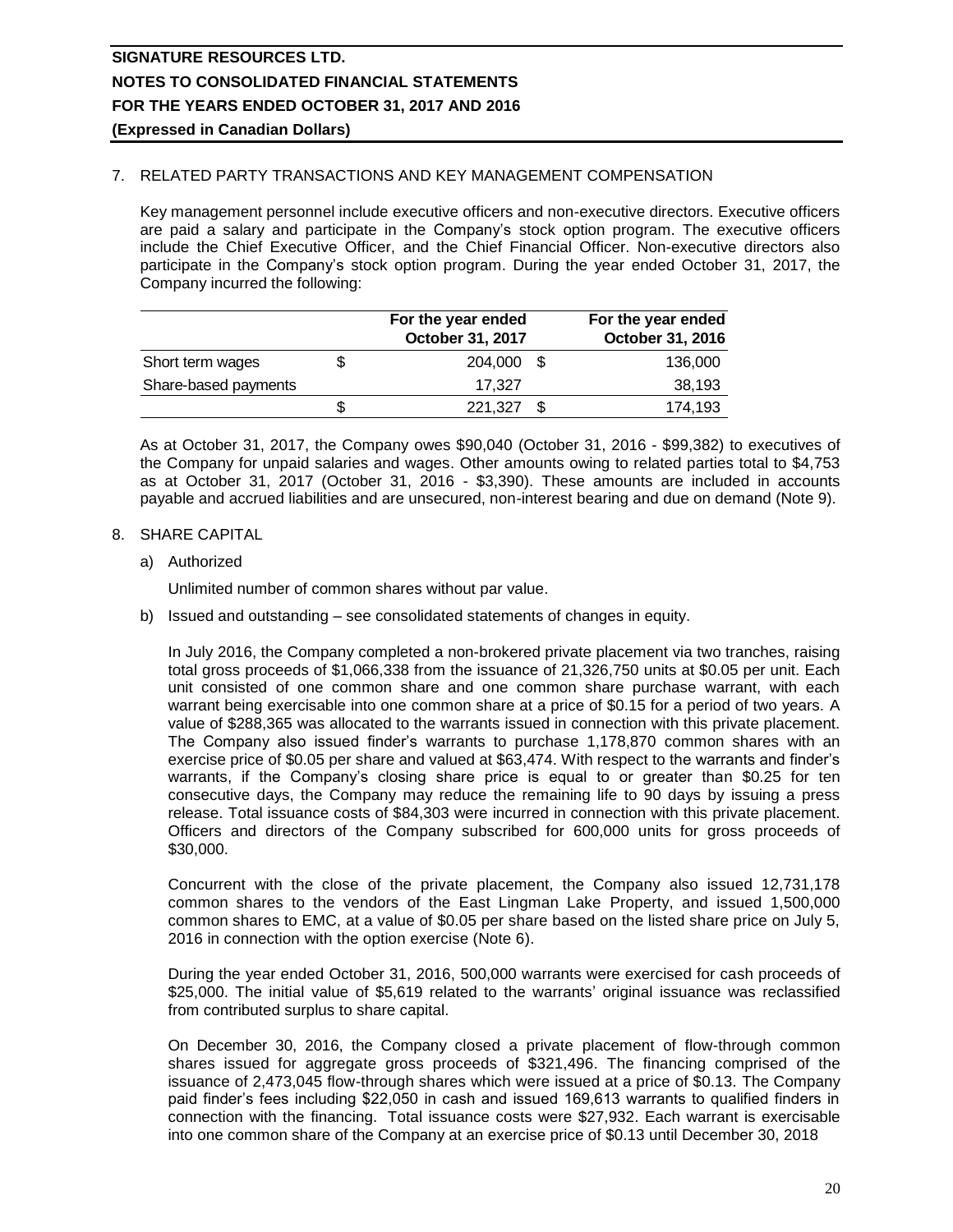#### 8. SHARE CAPITAL (continued)

b) Issued and outstanding – see consolidated statements of changes in equity. (continued)

and was valued at \$15,876. Officers and directors of the Company subscribed for 50,000 shares for gross proceeds of \$6,500. The premium on the flow-through shares was \$37,096 (Note 14).

During the year ended October 31, 2017, 1,033,050 warrants were exercised for cash proceeds of \$51,653. The initial value of \$11,610 related to the warrants' original issuance was reclassified from contributed surplus to share capital.

c) Shares to be issued

Cash proceeds of \$152,000, related to a non-brokered private placement, which closed subsequent to year end (note 16), was received prior to October 31, 2017. The Company also received cash proceeds of \$50,000 related to the exercise of 1,000,000 warrants at an exercise price of \$0.05 prior to October 31, 2017 (note 16). The initial value of \$11,239 related to the warrants' original issuance was reclassified from contributed surplus to shares to be issued.

d) Stock option plan

Under the Company's stock option plan (the "Plan"), the Company's Board of Directors is authorized to grant stock options to directors, senior officers, employees, consultants, consultant company or management company employees of the Company and its subsidiaries not to exceed 10% of the issued and outstanding common shares of the Company from time to time. Stock options granted under the Plan are exercisable over a period not exceeding 10 years from the date granted. Exercise prices may not be less than the market price of the common shares at the time of the grant. An option shall vest in the manner imposed by the Board of Directors as a condition at the grant date.

|                             | <b>Number of Options</b> | <b>Weighted Average</b><br><b>Exercise Price</b> |
|-----------------------------|--------------------------|--------------------------------------------------|
| Balance at October 31, 2015 | 1,900,000                | \$<br>0.050                                      |
| Granted                     | 1,975,000                | 0.057                                            |
| Balance at October 31, 2016 | 3,875,000                | \$<br>0.052                                      |
| Granted                     | 35,000                   | 0.100                                            |
| Balance at October 31, 2017 | 3,910,000                | \$<br>0.054                                      |

| <b>Grant Date</b> | <b>Exercise</b><br>Price (\$) | <b>Weighted Average</b><br><b>Remaining Life (yrs)</b> | <b>Number of Options</b><br>Outstanding | <b>Number of Options</b><br><b>Exercisable</b> |
|-------------------|-------------------------------|--------------------------------------------------------|-----------------------------------------|------------------------------------------------|
| November 6, 2013  | 0.050                         | 1.02                                                   | 1,400,000                               | 1,400,000                                      |
| December 1, 2014  | 0.050                         | 0.08                                                   | 250,000                                 | 250,000                                        |
| July 15, 2015     | 0.050                         | 2.71                                                   | 250,000                                 | 250,000                                        |
| July 19, 2016     | 0.055                         | 3.72                                                   | 1,125,000                               | 843,750                                        |
| August 9, 2016    | 0.060                         | 3.78                                                   | 750,000                                 | 562,500                                        |
| August 9, 2016    | 0.060                         | 1.77                                                   | 100.000                                 | 100,000                                        |
| January 25, 2017  | 0.100                         | 1.24                                                   | 35,000                                  | 35,000                                         |
|                   | 0.054                         | 2.39                                                   | 3,910,000                               | 3,441,250                                      |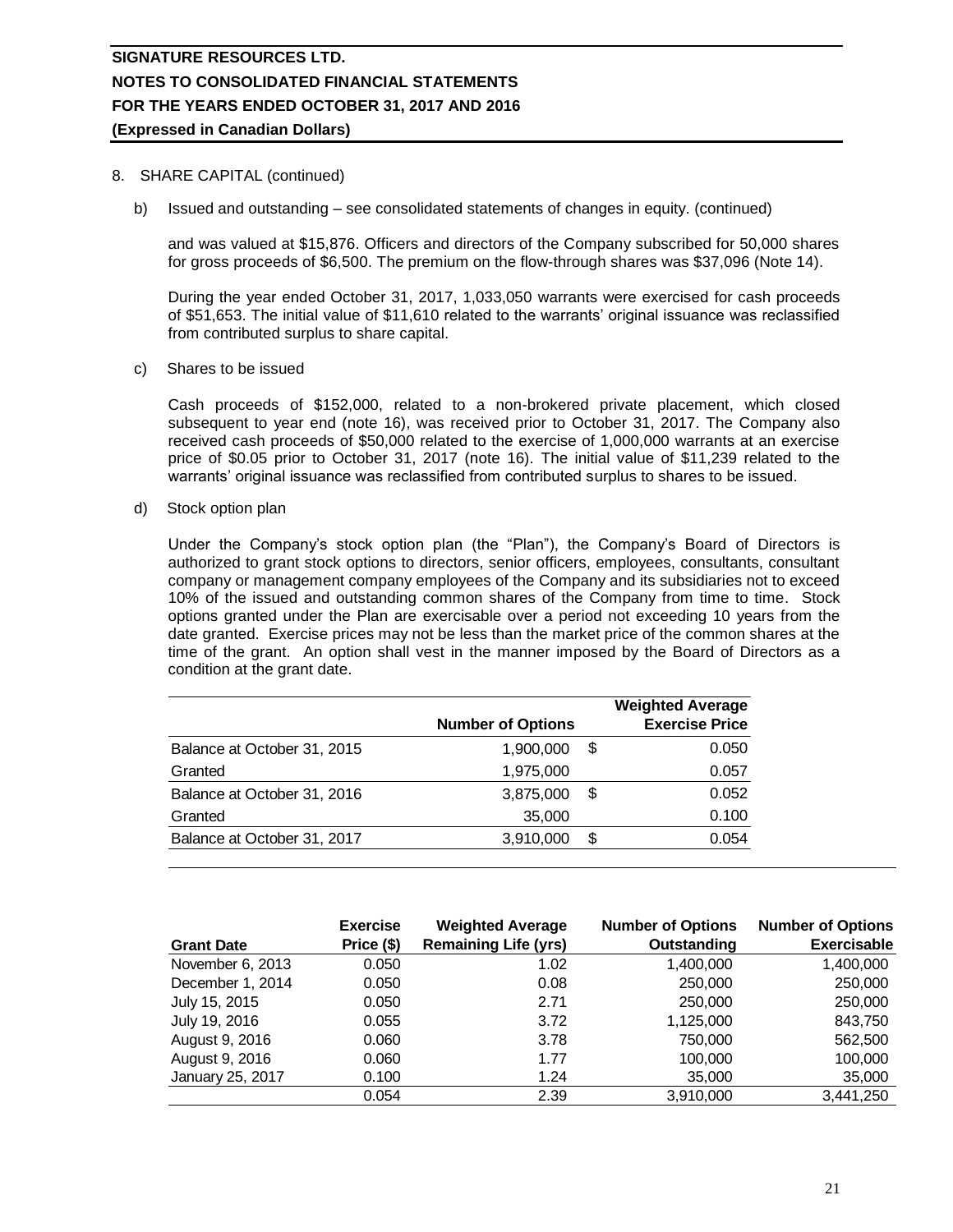## 8. SHARE CAPITAL (continued)

d) Stock option plan (continued)

On July 19, 2016, the Company issued 1,125,000 options, of which 1,050,000 options were issued to certain directors and executive directors of the Company. The options have an exercise price of \$0.055 and expire on July 19, 2021. The initial 25% of options vested immediately and the remaining 75% of the options vest in 25% increments semi-annually.

On August 9, 2016, the Company issued 850,000 options. 750,000 of the options have an exercise price of \$0.06 and expire on August 9, 2021. The initial 25% of options vested immediately and the remaining 75% of the options vest in 25% increments semi-annually. 100,000 of the options have an exercise price of \$0.06 and expire on August 9, 2019. The options vest in 33.3% increments over three months effective one month after issuance date.

On January 25, 2017, the Company issued 35,000 options to a consultant. The options have an exercise price of \$0.10 and expire on January 25, 2019. The initial 50% of options vested immediately and the remaining 50% vest 6 months from date of issuance.

The fair value of the Company's stock options issued was estimated using the Black-Scholes option pricing model using the following assumptions:

|                                                        | 2017   | 2016            |
|--------------------------------------------------------|--------|-----------------|
| Expected volatility (based on historical share prices) | 165%   | 100%            |
| Risk-free interest rate                                | 0.76%  | $0.54 - 0.56%$  |
| Expected life (years)                                  |        | $3 - 5$         |
| Expected dividend yield                                | Nil    | Nil             |
| Forfeiture rate                                        | Nil    | Nil             |
| Underlying share price                                 | \$0.10 | \$0.050-\$0.060 |

The compensation expense and charge to contributed surplus relating to the stock options for the year ended October 31, 2017 was \$37,878 (2016 - \$41,425). The average fair value of each option granted during the year ended October 31, 2017 was approximately \$0.08 (2016 - \$0.036- \$0.044). Volatility is determined based on a review of share price volatilities of public companies considered comparable to the Company, given that the Company's own shares have a limited trading history and liquidity.

#### (e) Warrants

|                             | <b>Number of Warrants</b> |    | <b>Weighted Average</b><br><b>Exercise Price</b> |
|-----------------------------|---------------------------|----|--------------------------------------------------|
| Balance at October 31, 2015 | 5,767,350                 | \$ | 0.05                                             |
| Granted                     | 22,505,620                |    | 0.14                                             |
| Exercised                   | (500,000)                 |    | 0.05                                             |
| Balance at October 31, 2016 | 27,772,970                | \$ | 0.05                                             |
| Granted                     | 169,613                   |    | 0.13                                             |
| Exercised                   | (2,033,050)               |    | 0.05                                             |
| Balance at October 31, 2017 | 25,909,533                | S  | 0.13                                             |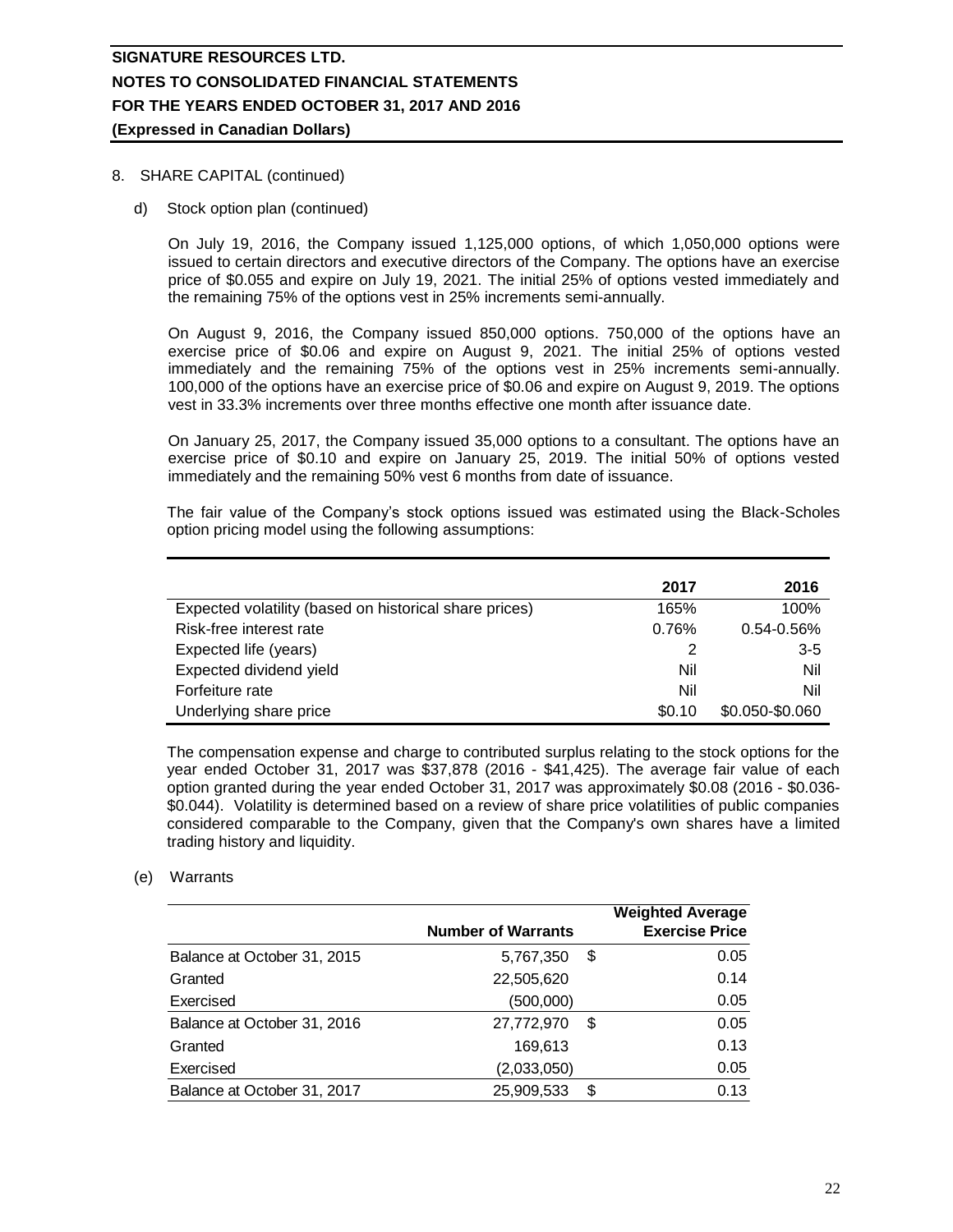## 8. SHARE CAPITAL (continued)

(e) Warrants (continued)

| <b>Grant Date</b> | <b>Exercise</b><br>Price (\$) | <b>Weighted Average</b><br><b>Remaining Life (yrs)</b> | <b>Number of Warrants</b><br>Outstanding |
|-------------------|-------------------------------|--------------------------------------------------------|------------------------------------------|
| November 21, 2014 | 0.05                          | 0.06                                                   | 3,105,700                                |
| November 21, 2014 | 0.05                          | 0.06                                                   | 128,600                                  |
| July 5, 2016      | 0.15                          | 0.68                                                   | 9,335,880                                |
| July 5, 2016      | 0.05                          | 0.68                                                   | 490,870                                  |
| July 20, 2016     | 0.15                          | 0.72                                                   | 11,990,870                               |
| July 20, 2016     | 0.05                          | 0.72                                                   | 688,000                                  |
| December 30, 2016 | 0.13                          | 1.16                                                   | 169,613                                  |
|                   | 0.13                          | 0.62                                                   | 25,909,533                               |

On July 5, 2016, the Company issued 9,335,800 warrants of the Company with an exercise price of \$0.15 per common share, exercisable until July 5, 2018. The fair value for the warrants of \$109,554 was determined using the Black-Scholes pricing model with the following assumptions: exercise price of \$0.15, expected volatility of 100%, an expected life of 2 years, an expected dividend yield of 0%, and a risk-free interest rate of 0.49%.

On July 5, 2016, the Company issued 490,870 finder's warrants of the Company with an exercise price of \$0.05 per common share, exercisable until July 5, 2018. The fair value for the warrants of \$16,690 was determined using the Black-Scholes pricing model with the following assumptions: exercise price of \$0.05, expected volatility of 100%, an expected life of 2 years, an expected dividend yield of 0%, and a risk-free interest rate of 0.49%.

On July 20, 2016, the Company issued 11,990,870 warrants of the Company with an exercise price of \$0.15 per common share, exercisable until July 20, 2018. The fair value for the warrants of \$178,811 was determined using the Black-Scholes pricing model with the following assumptions: exercise price of \$0.15, expected volatility of 100%, an expected life of 2 years, an expected dividend yield of 0%, and a risk-free interest rate of 0.59%.

On July 20, 2016, the Company issued 688,000 finder's warrants of the Company with an exercise price of \$0.05 per common share, exercisable until July 20, 2018. The fair value for the warrants of \$46,784 was determined using the Black-Scholes pricing model with the following assumptions: exercise price of \$0.05, expected volatility of 100%, an expected life of 2 years, an expected dividend yield of 0%, and a risk-free interest rate of 0.59%.

On December 30, 2016, the Company issued 169,613 warrants with an exercise price of \$0.13 per common share, exercisable until December 30, 2018. The fair value for the warrants of \$15,876 was determined using the Black-Scholes pricing model with the following assumptions: exercise price of \$0.13, expected volatility of 191%, an expected life of 2 years, an expected dividend yield of 0%, and a risk-free interest rate of 0.73%.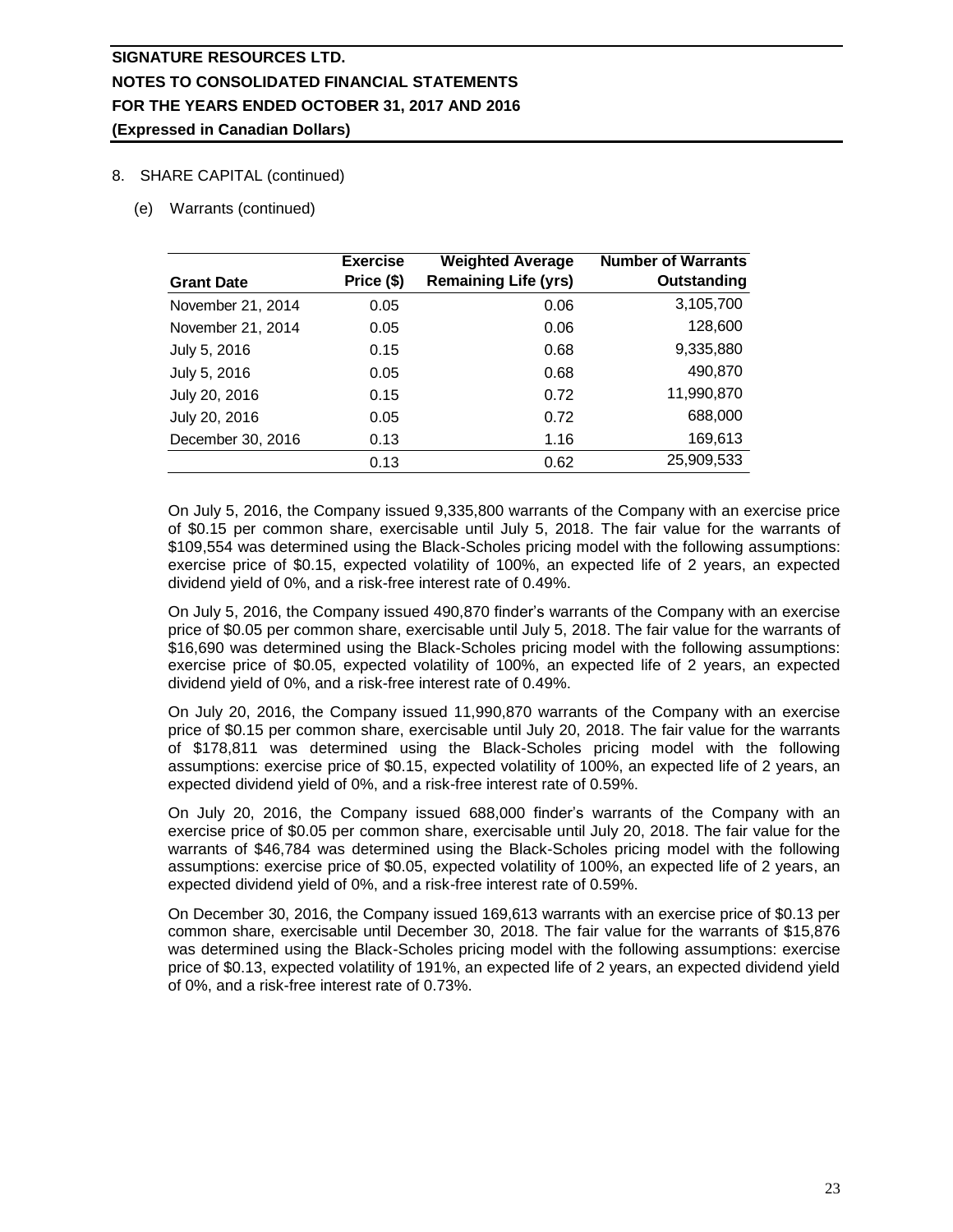# 9. ACCOUNTS PAYABLE AND ACCRUED LIABILITIES

|                                           | As at October 31, |              | As at October 31, |  |
|-------------------------------------------|-------------------|--------------|-------------------|--|
|                                           |                   | 2017         | 2016              |  |
| Accounts payable                          | S                 | 111.595 \$   | 107,999           |  |
| Accrued liabilities - MNDM <sup>(1)</sup> |                   | 884.325      | 884,325           |  |
| Other accrued liabilities                 |                   | 94.790       | 109,588           |  |
|                                           |                   | 1,090,710 \$ | 1,101,912         |  |

(1) Prior to the acquisition of Cool Minerals and the Lingman Lake Property, the MNDM had requested the removal of certain above ground storage tanks containing approximately 800,000 litres of fuel that was considered a mine hazard. Due to the failure of the prior owners to comply with MNDM's request for it to be cleaned up, MNDM took action and managed the disposition of the fuel at a cost of \$884,325.

#### 10. REHABILITATION PROVISION

Rehabilitation represents the legal and contractual obligations associated with the eventual closure of the Company's mining operations either progressively or at the end of the mine life. These obligations consist of costs associated with reclamation and monitoring activities and the removal of tangible assets from the Company's mining sites. Although the Company has had limited exploration, historical work done by other companies has resulted in the MNDM issuing an order to the Company requiring the filing of a closure plan. The Company has not yet prepared a formal closure plan, but has cost estimates for certain tasks which will be required to be completed as part of the request from MNDM and has hence recorded a rehabilitation provision based on these preliminary estimates.

At October 31, 2017, the total amount of the Company's rehabilitation provision was estimated, at initial recognition, to be \$230,000 and is expected to be incurred between 2018 and 2020. The present value of the rehabilitation provision at October 31, 2017 has been estimated at \$256,977 (October 31, 2016 - \$248,937), of which \$13,775 (October 31, 2016 - \$13,402) is current. Additional costs that cannot be estimated may be required. A summary of the Company's rehabilitation provision is presented below:

|                              | As at October 31, As at October 31, |  |         |  |
|------------------------------|-------------------------------------|--|---------|--|
|                              | 2017                                |  | 2016    |  |
| Balance at beginning of year | 248.937                             |  | 241,151 |  |
| Accretion expense            | 8.040                               |  | 7,786   |  |
| Balance at end of year       | 256,977                             |  | 248,937 |  |

## 11. COMMITMENTS AND CONTINGENCIES

As at October 31, 2017, the Company is required to incur the remaining \$75,826 of eligible expenditures in respect of its December 30, 2016 flow-through financing by December 31, 2017. (Note 14). Subsequent to October 31, 2017, the Company had incurred the remaining eligible expenditures.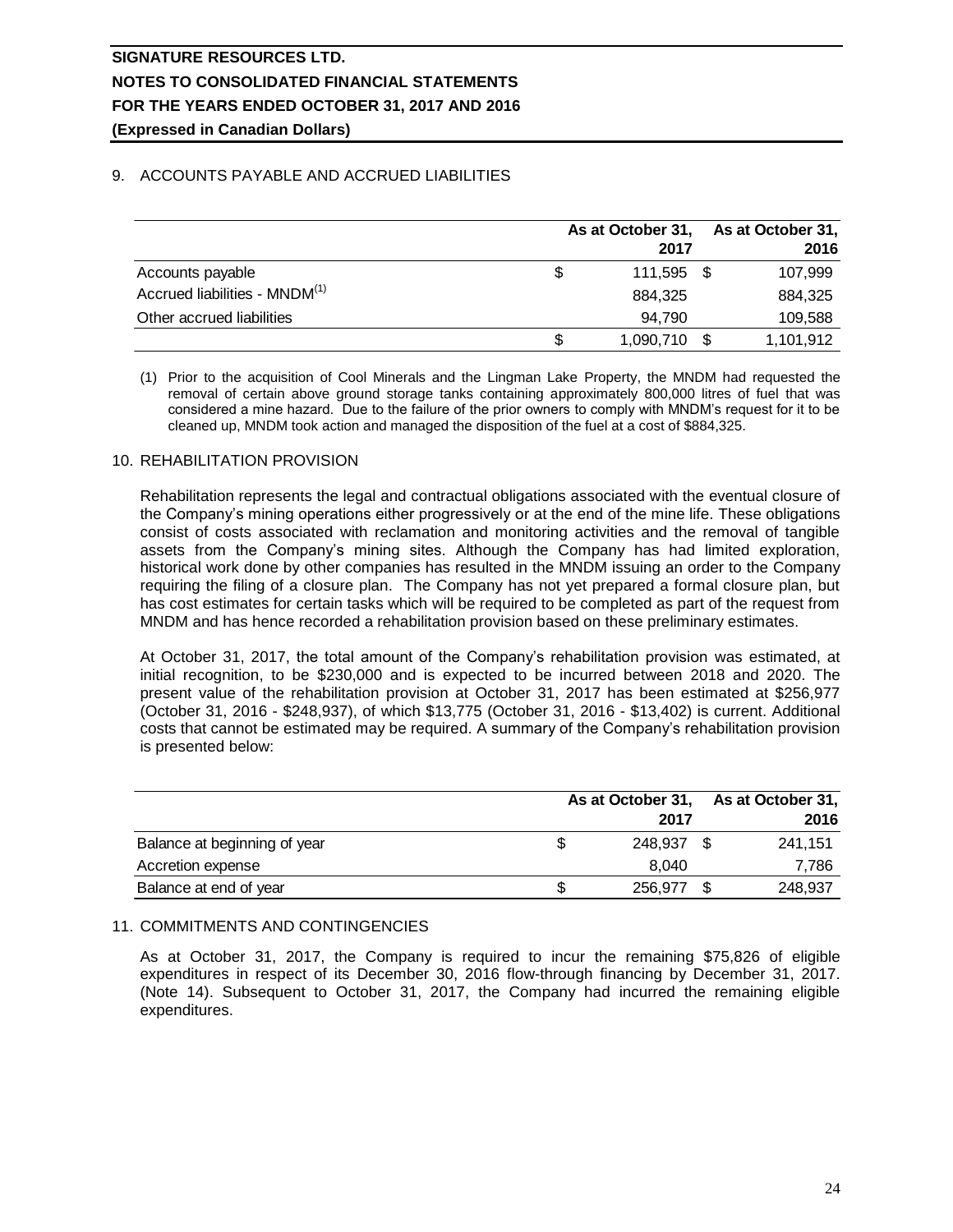## 12. MANAGEMENT OF CAPITAL

The Company considers its capital structure to include the components of shareholders' equity and loans. Management's objective is to ensure that there is sufficient capital to minimize liquidity risk and to continue as a going concern. As the Company's properties are in the exploration and evaluation stage, the Company is currently unable to self-finance its operations. Although the Company has been successful in the past in obtaining financing through the sale of equity securities, there can be no assurance that the Company will be able to obtain adequate financing in the future, or that the terms of such financings will be favourable. The Company did not change its approach to capital management during the years ended October 31, 2017 and 2016.

## 13. FINANCIAL INSTRUMENTS

#### Fair Value

The Company's financial instruments consist of cash, short-term investments, amounts receivable, and accounts payable and accrued liabilities. The fair values of financial instruments other than cash and short-term investments approximate their carrying values because of their current nature.

The following table summarizes the carrying values of the Company's financial instruments:

|                                   | As at October 31, | As at October 31, |
|-----------------------------------|-------------------|-------------------|
|                                   | 2017              | 2016              |
|                                   |                   |                   |
| FVTPL (i)                         | 270.180           | 350.568           |
| Loans and receivables (ii)        | 13.112            | 41.526            |
| Other financial liabilities (iii) | 1,090,710         | 1.101.912         |

(i) Cash and short-term investments

(ii) Amounts receivable

(iii) Accounts payable and accrued liabilities

The Company classifies its fair value measurements in accordance with the three levels fair value hierarchy as follows:

- Level 1 Unadjusted quoted prices in active markets for identical assets or liabilities
- Level 2 Inputs other than quoted prices that are observable for the asset or liability either directly or indirectly, and
- Level 3 Inputs that are not based on observable market date.

The Company's financial instruments measured at fair value on a recurring basis at October 31, 2017 are as follows:

|                     | ∟evel 1 | Level 2                  | Level 3                  | Total   |
|---------------------|---------|--------------------------|--------------------------|---------|
|                     |         |                          | ъD                       | \$      |
| Cash and short-term |         |                          |                          |         |
| investments         | 270,180 | $\overline{\phantom{a}}$ | ۰                        | 270,180 |
|                     | 270,180 | $\overline{\phantom{a}}$ | $\overline{\phantom{a}}$ | 270,180 |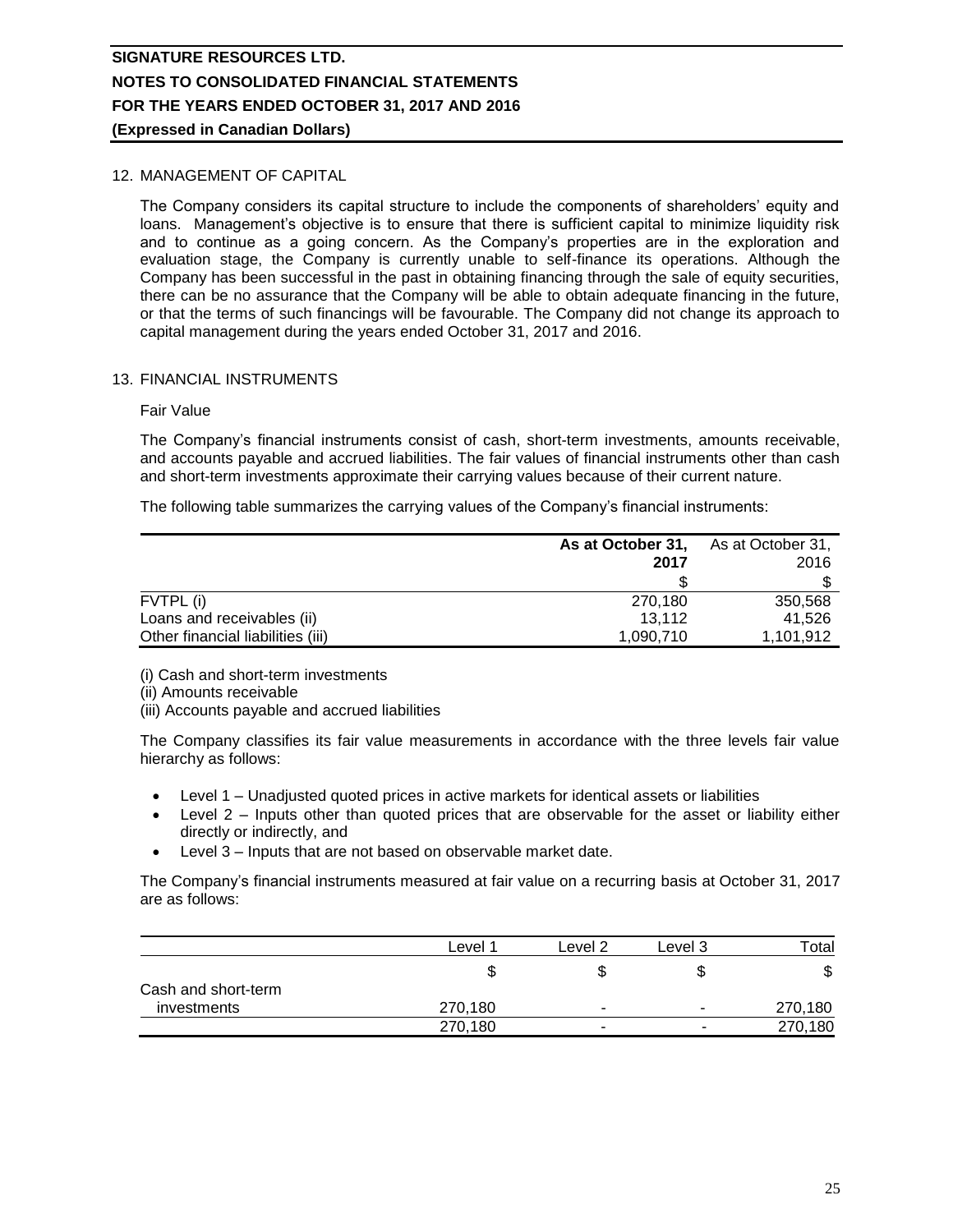## 13. FINANCIAL INSTRUMENTS (continued)

The Company's financial instruments measured at fair value on a recurring basis at October 31, 2016 are as follows:

|                     | ∟evel 1 | ∟evel 2 | Level 3 | Total   |
|---------------------|---------|---------|---------|---------|
|                     |         |         | æ       | Φ       |
| Cash and short-term |         |         |         |         |
| investments         | 350,568 |         | $\sim$  | 350,568 |
|                     | 350,568 |         | ۰       | 350,568 |

#### Credit Risk

Financial instruments that potentially subject the Company to concentrations of credit risks consist principally of cash. To minimize the credit risk on cash the Company places the instrument with a high credit quality financial institution.

#### Liquidity Risk

The Company ensures its holding of cash is sufficient to meet its short-term general and administrative expenditures. All of the Company's financial liabilities have contractual maturities of 30 days or less or are due on demand and are subject to normal trade terms. The Company does not have investments in any asset backed commercial paper or similar instruments.

#### Foreign Exchange Risk

The Company does not have significant foreign exchange risk as all of its transactions are in Canadian dollars.

#### Interest Rate Risk

The Company is not exposed to significant interest rate risk.

#### Commodity Price Risk

The Company is exposed to price risk with respect to commodity prices. The Company's ability to raise capital to fund exploration and development activities may be subject to risks associated with fluctuations in the market price of commodities. Management closely monitors commodity prices, individual equity movements, and the stock market to determine the appropriate course of action to be taken by the Company.

#### 14. DEFERRED PREMIUM ON FLOW-THROUGH SHARES

The premium paid for flow-through shares in excess of the market value of the shares without the flow-through features is initially recognized as a liability. The liability is subsequently reduced and recorded in the consolidated statement of loss on a pro-rata basis based on the corresponding eligible expenditures that have been incurred. Total premium liability of \$37,096 was recognized in respect of the December 30, 2016 flow-through financing (Note 8).

During the year ended October 31, 2017, \$28,347 (2016 - \$425) of the deferred premium liability was recognized as income in the consolidated statements of loss and comprehensive loss.

As at October 31, 2017, the premium liability remaining was \$8,749 (October 31, 2016 - \$Nil) and remaining commitment was \$75,826 (October 31, 2016 - \$Nil) (Note 11).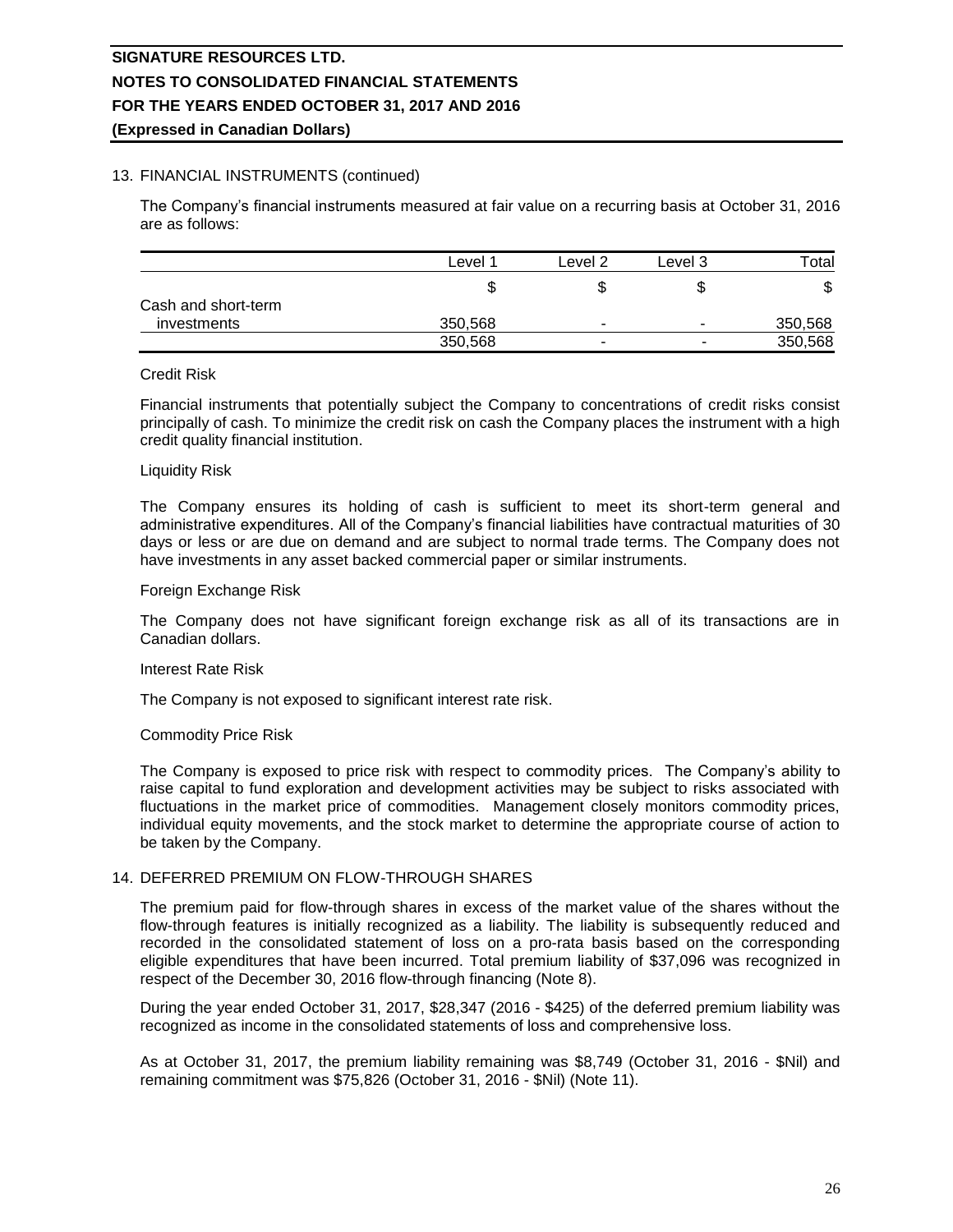## 15. INCOME TAXES

a) Provision for Income Taxes

Major items causing the Company's effective income tax rate to differ from the combined Canadian federal and provincial statutory rate of 26.5% (2016 - 26.5%) were as follows:

|                                                      | 2017      | 2016       |
|------------------------------------------------------|-----------|------------|
|                                                      | \$        | \$         |
| Loss before income taxes                             | (424,739) | (294, 353) |
| Expected income tax recovery based on statutory rate | (113,000) | (78,000)   |
| Adjustment to expected income tax benefit:           |           |            |
| Non-deductible expenses and other                    | 2,000     | 10,000     |
| Change in unrecorded deferred tax asset              | 111,000   | 68,000     |
| Deferred income tax provision (recovery)             |           |            |

## (b) Deferred Income Taxes

The following are recognized deferred tax assets and liabilities:

|                                   | 2017     | 2016 |
|-----------------------------------|----------|------|
|                                   |          | S    |
| Exploration and evaluation assets | (61,000) |      |
| Non-capital loss carry-forwards   | 61.000   |      |
|                                   |          |      |
| Deferred income tax liability     |          |      |

Deductible Temporary Differences:

The following deferred income tax assets have not been recognized in respect of the following deductible temporary differences:

|                                   | 2017      | 2016      |
|-----------------------------------|-----------|-----------|
|                                   | S         | \$        |
| Non-capital loss carry-forwards   | 1,704,000 | 1,503,000 |
| Share issue costs                 | 77,000    | 74,000    |
| Exploration and evaluation assets |           | 93,000    |
| Other temporary differences       | 21,000    | 19,000    |
| Total                             | 1,802,000 | 1,689,000 |